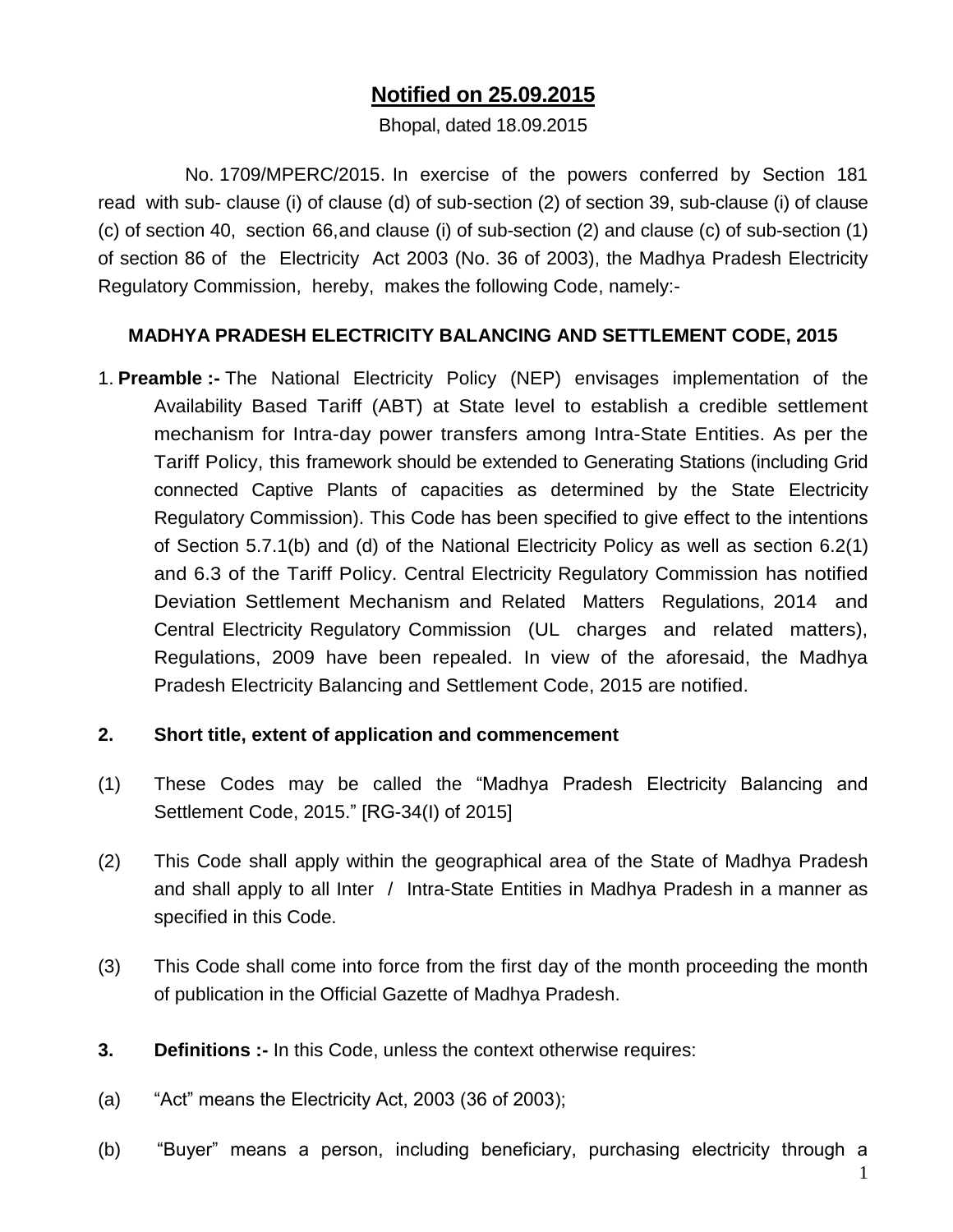transaction scheduled in accordance with the regulations applicable for short-term open access, medium-term open access and long-term open access;

- (c) "CERC" means the Central Electricity Regulatory Commission referred to in section 76 of the Act;
- (d) "CMRI" means Common Meter Reading Instrument used for downloading and storage of data from electronic energy meters of multiple make;
- (e) "Commission" means the Madhya Pradesh Electricity Regulatory Commission (MPERC) constituted under Section 82 of the Act;
- (f) "Day" means a continuous period starting at 00.00 hours and ending at 24.00 hours;
- (g) "Despatch Schedule" means the ex-Power Plant net Mega Watt and Mega Watt Hour output of a Generating Station, Scheduled to be exported to the Grid from time to time;
- (h) "Detailed Procedure" means the detailed operating procedure issued by the State Load Desptach Centre under this code;
- (i). "Deviation" in a time-block for a seller means its total actual injection minus its total scheduled generation and for a buyer means its total actual drawal minus its total scheduled drawal;
- (j) "Deviation Charges" means the charges computed as per the rates corresponding to average Frequency of the grid in a 15-minute time block as specified by the Central Electricity Regulatory Commission from time to time;
- (k) "Deviation Settlement Mechanism Regulations" means Central Electricity Regulatory Commission (Deviation Settlement Mechanism and related matters) Regulations, 2014 including any subsequent amendments thereof;
- (l) "Discom Control Centre (DCC)" means the Control Room established at each Discom Headquarters with necessary Infrastructure and Human Resources for implementation of this Code (DCC shall be built, owned, operated and maintained by respective Discom);
- (m) "Discom Energy Accounting Group (DEAG)" means the group to be formed by each Discom (at DCC) which would be responsible for implementation of this Code in coordination with State Load Despatch Centre (wherever required);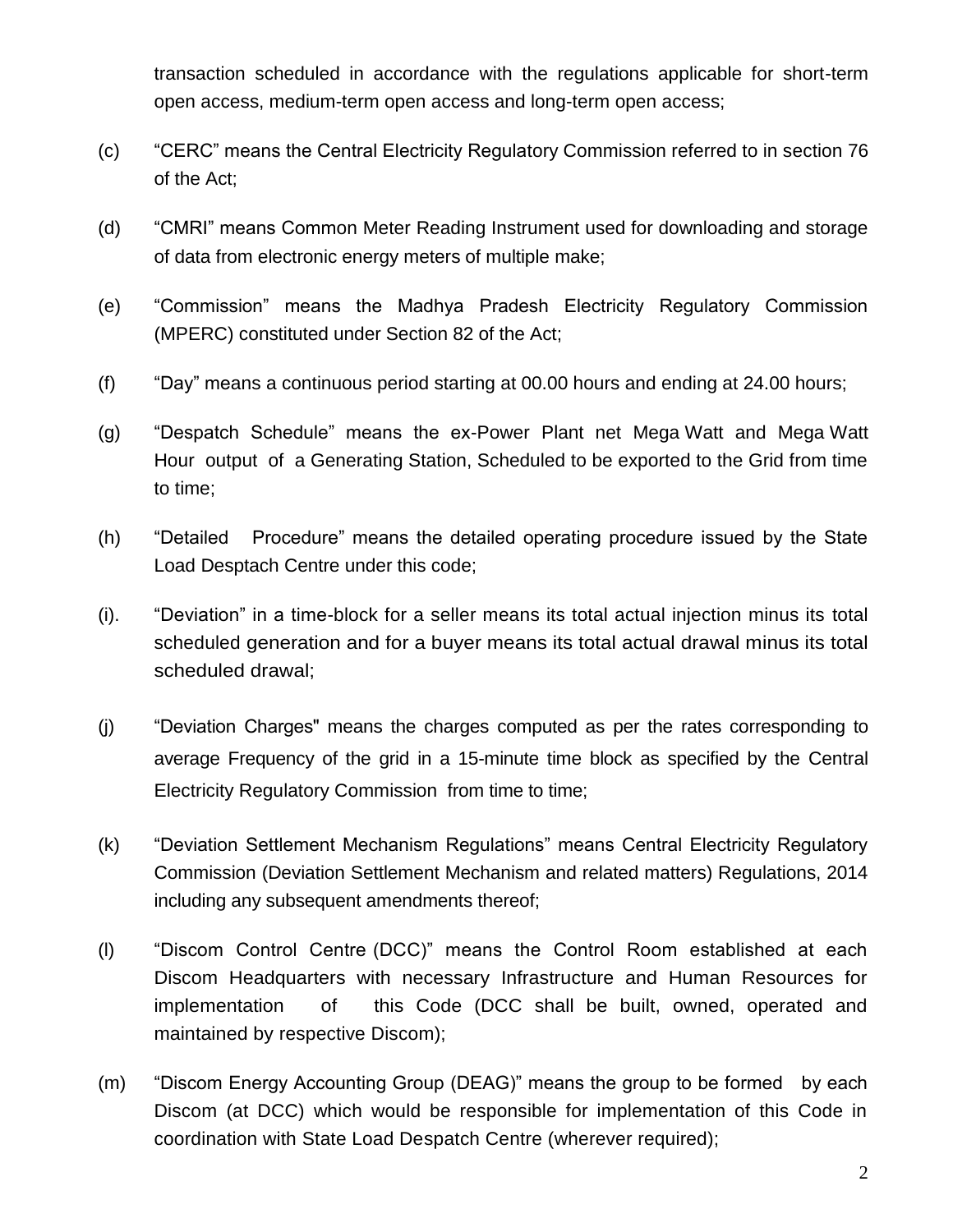- (n) "Distribution Licensee or Discom" means a Licensee authorized to operate and maintain a Distribution System for supplying electricity to the consumers in his area of supply;
- (o) "Drawal Schedule" means the ex-Power Plant, Mega Watt that a Discom or an Open Access Customer is Scheduled to receive from an Electricity Generating Station, including Bilateral and Collective transactions from time to time;
- (p). "Energy Accounting Group (EAG)" means the group to be formed at the State Load Despatch Centre which would be responsible for implementation of this Code;
- (q). "Entitlement" means share of a Discom or an Open Access Customer (in Mega Watt and Mega Watt Hour ) in the installed Capacity/output Capability of an Electricity Generating Station;
- (r) "Ex-Power Plant" means net Mega Watt / Mega Watt hour output of an Electricity Generating Station, after deducting Auxiliary consumption and Transformation losses;
- (s) "Generator Control Centre (GCC)" means the control room established at Headquarters of the generating company with necessary Infrastructure and Human Resources for implementation of this Code (GCC shall be built, owned, operated and maintained by Madhya Pradesh Power Generating Company Limited);
- (t) "Grid" means the high Voltage backbone system of inter-connected Transmission lines,Sub-Stations and Generating plants;
- (u) "Independent Power Producer (IPP)" means an Electricity generating company not owned or controlled by the Central / State Government;
- (v). "Indian Electricity Grid Code (IEGC)" means the Grid Code specified by the Central Electricity Regulatory Commission under Clause (h) of Sub-section(1) of Section 79 of the Act;
- (w) "Inter-State Generating Station (ISGS)" means a Central/other Electricity Generating Station in which two or more States have shares and whose Scheduling is to be coordinated by the Regional Load Despatch Centre (RLDC);
- (x) "Intra-State Entity" means a person whose metering is done by the State Transmission Utility or the Distribution Licensee, as the case may be and the energy accounting is done by the State Load Despatch Centre or by any other authorized State Agency.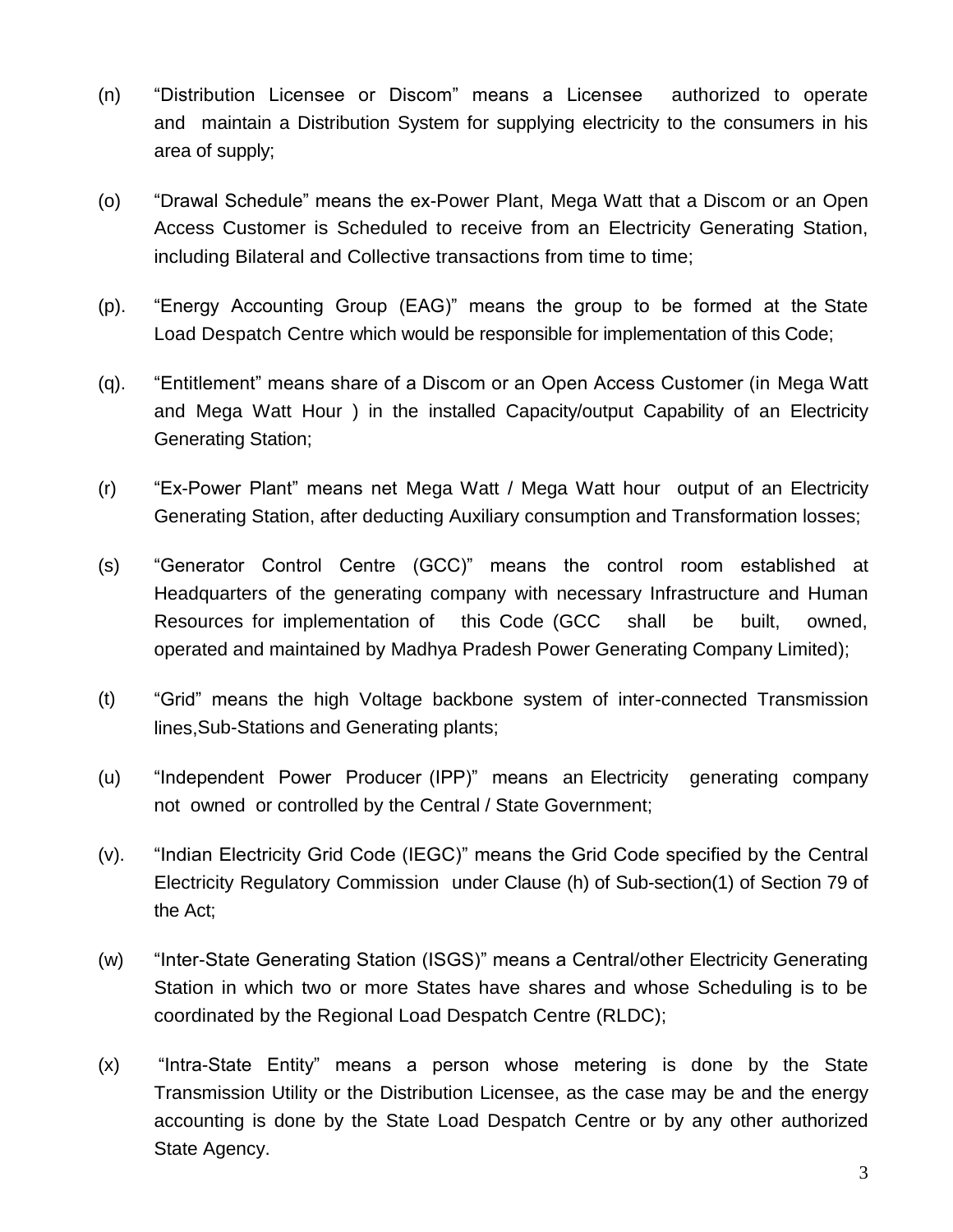- (y) "Madhya Pradesh Electricity Grid Code (MPEGC)" means the Grid Code specified by the MPERC under Clause (h) of sub-section(1) of Section 86 of the Act;
- (z). "Month" means a Calendar month as per the British Calendar;
- (z-a) "MPPMCL" means Madhya Pradesh Power Management Company Ltd. notified by the Government of Madhya Pradesh on 29<sup>th</sup> June' 2012;
- (z-b) "Net Drawal Schedule" means the Drawal Schedule of a Discom or an Open Access Customer after deducting the apportioned Transmission Losses (estimated);
- (z-c) "Open Access Customer" means a person who has availed or intends to avail of Open Access under Central Electricity Regulatory Commission (Open Access in Inter-State Transmission) Regulations 2008 as amended and Madhya Pradesh Electricity Regulatory Commission (Terms and conditions for intra state open access in Madhya Pradesh) Regulations, 2005 and amendments thereof or a Generating Company (including Captive Generating Plant) or a licensee or a Consumer permitted by the Madhya Pradesh Electricity Regulatory Commission to receive supply of electricity from a person other than Distribution Licensee of his area of supply, or a State Government Entity authorized to sell or purchase electricity;
- (z-d) "Seller" means a person, including an Electricity generating station, supplying electricity through a transaction schedule in accordance with the regulations applicable for short-term open access, medium-term open access and long-term open access;
- (z-e) "State Load Despatch Centre (SLDC)" means the Centre established under Subsection(1) of Section 31 of the Act;
- (z-f) "State" means the State of Madhya Pradesh;
- (z-g) "State Energy Account (SEA)" means monthly State Energy Account prepared by State Load Despatch Centre for the billing and settlement of Capacity charges, Energy charges and incentives, if any, applicable;
- (z-h) "State Reactive Account (SRA)" means weekly State Reactive Energy Account prepared by State Load Despatch Centre for the billing and settlement of Reactive Energy Charges;
- (z-i). "State Deviation Settlement Mechanism Account (SDSMA)" means weekly State Deviation Settlement Mechanism Account prepared by State Load Despatch Centre for the billing and settlement of Deviation charges;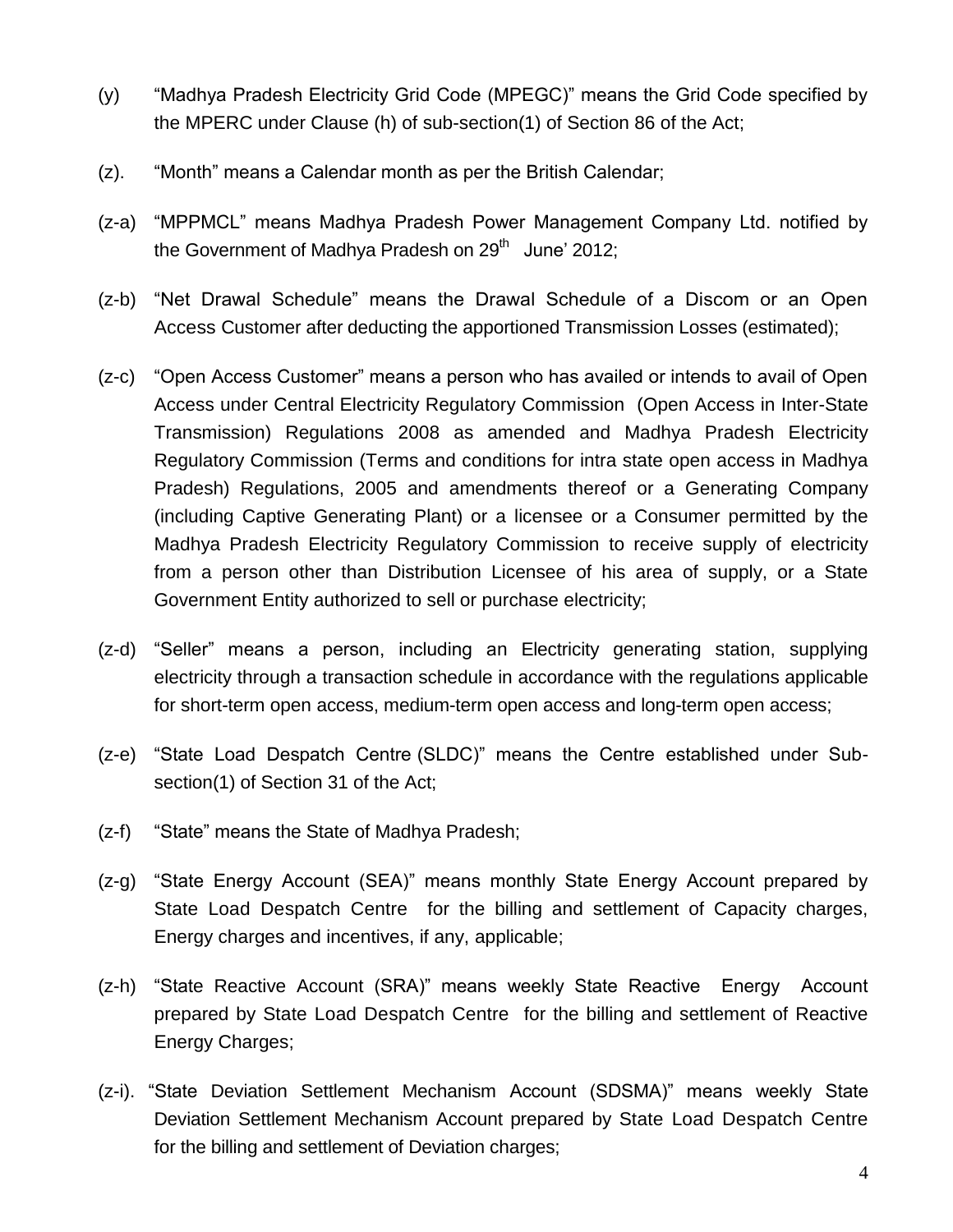- (z-j) "State Sector Generating Station (SSGS)" means any Electricity Generating Station within the State including pench hydro power station (operated by Madhya Pradesh Power Generating Company Limited), except Inter-State Generating Stations (ISGS) and Independent Power producer generating stations (IPPs) / Captive Power Producer (CPP) located within the State of MP in which state has its share;
- (z-k) "State Transmission Utility (STU)" means the Board or the Government Company specified as such by the State Government under Sub-section(1) of Section 39 of the Act;
- (z-l) "Time Block" means Block of 15-minute each for which special energy meters record specified electrical parameters and quantities with first Time Block starting and 00.00 hours;
- (z-m) "Week" means a period of consecutive seven days commencing from 00.00 hours on the Monday and ending at 24.00 hours on following Sunday as per the British Calendar;
- (2) Words and expressions used in this Code and not defined herein but defined in the Act or Indian Electricity Grid Code or Madhya Pradesh Electricity Grid Code shall have the meaning assigned to them under the Act or Indian Electricity Grid Code or Madhya Pradesh Electricity Grid Code, as the case may be.

## **4. Infrastructure and Capability Requirements**

- (1) Respective Entity shall ensure adequate Infrastructure and Capability Development to fully implement this Code.
- (2) Subject to provisions of this Code, the State Load Despatch Centre, with prior approval of the Commission shall issue a detailed procedure covering relevant and residual matters not detailed in this Code such as:-
	- (a) Detailed procedure for Scheduling and Despatch;
	- (b) Detailed procedure for Energy Metering (including data collection, data processing, data transfer, data archiving, etc.);
	- (c) Detailed procedure for Energy Accounting, Demand Side Management Accounting, Reactive Accounting and Settlement (including management of dedicated Bank Account, management of Letters of Credit, payments/receipts, etc.)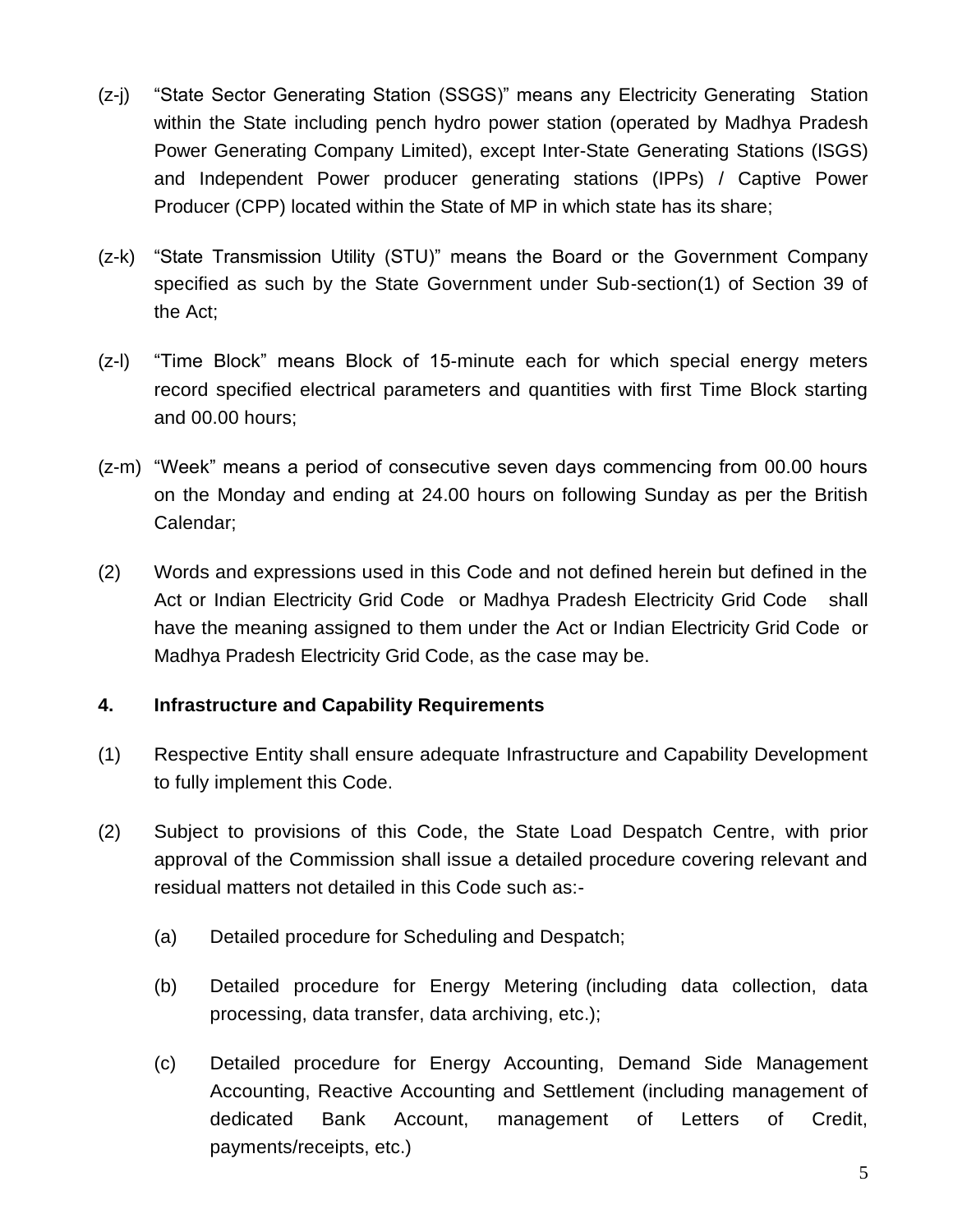- (d) Any other procedure which State Load Despatch Centre feels necessary for the successful implementation of this Code.
- (3) Each Discom shall fully develop and equip Discom Energy Accounting Group (DEAG) at respective Discom Control Centre (DCC) for undertaking various activities such as deviation settlement, energy settlement of Discoms embedded customer drawing power under short term open access and other activities required for implementation of this Code.

## **5. Scheduling and Despatch**

(1) This section describes general Principles of Scheduling and Despatch. The basic idea behind Scheduling is to match the Supply and Demand on a day- ahead basis. This section shall be read in conjunction with the lndian Electricity Grid Code, Madhya Pradesh Electricity Grid Code and Madhya Pradesh Electricity Regulatory Commission (Terms and Conditions for Determination of Generation Tariff) Regulations, 2012 as amended from time to time.

#### **General Principles: Scheduling**

- (2) All the scheduling shall be done on 15-minutes time block. For this purpose of scheduling each day starting from 00.00 hrs to 24.00 hrs shall be divided into 96 equal time blocks each of 15-minutes duration. State Load Despatch Centre shall compile and intimate the Drawal Schedule to each Buyer and the Generation Schedule to each Seller in advance.
- (3) Merit Order Operation: Discoms or Madhya Pradesh Power Management Company Limited on behalf of Discoms (on receipt of requisition from Discoms) will give their requisitions on day ahead and real time basis as per individual Merit Order i.e. in ascending order of the cost of energy (i.e. variable cost) of Inter State Generating Station, State Area Generating Station excluding Hydro Power Stations, Independent Power Pruducer and other Long Term, Medium Term Open Access and intra state short term Open Access allocated to individual Discom /Madhya Pradesh Power Management Company Limited.
- (4) The Net Drawal Schedule of any Discom issued by State Load Despatch Centre would be sum of ex-Power Plant Schedules from different State Sector Generating Station, share from Inter State Generating Station, Independent Power Producers, Other Long Term and Medium Term Open Access, any Bilateral transactions and Collective transactions agreed by Madhya Pradesh Power Management Company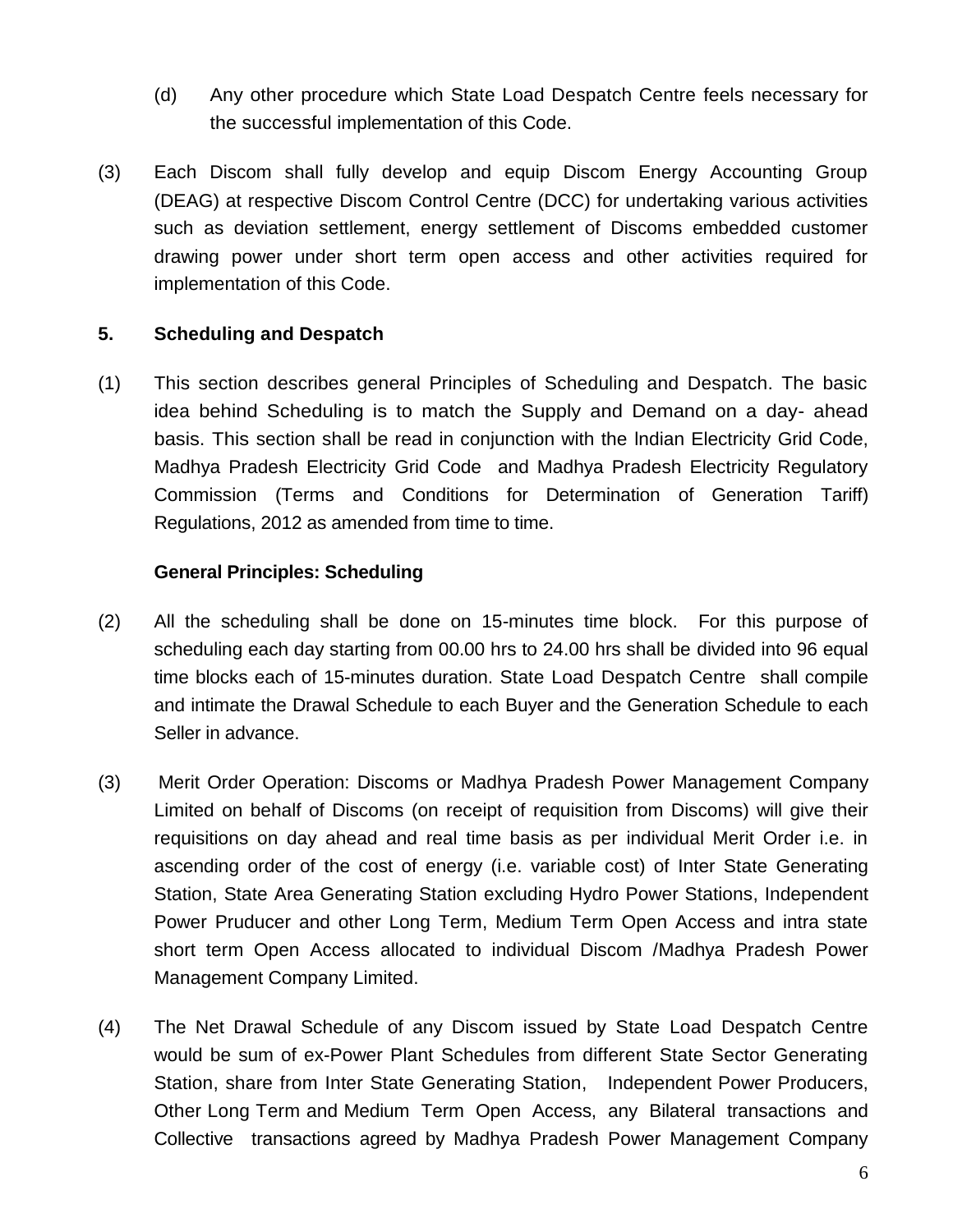Limited on behalf of Discoms.

- (5) The Generation Schedule of each State Area Generating Station shall be sum of the requisitions made by each Discom, restricted to their Entitlement and subjected to maximum and minimum Value criteria or any other technical constraints indicated by State Load Despatch Centre.
- (6) All the Intra State entities shall endeavour to maintain their Drawals/injections in such a manner that they do not violate the limits on deviation volume as specified in the Central Electricity Regulatory Commission (Deviation Settlement Mechanism and related matters) Regulations, 2014 and subsequent amendments thereof.
- (7) Generation Schedules and Drawal Schedules issued / revised by State Load Despatch Centre shall become effective from designated time block irrespective of communication success.
- (8) For any revision of scheduled Generation of any Generator (including post facto deemed revision), there shall be a corresponding revision of scheduled Drawals of the Discoms.
- (9) A procedure for recording the communication regarding changes to Schedules duly taking into account the time factor shall be evolved by State Load Despatch Centre (Voice recorder with time stamping).
- (10) Generator shall ensure that Declared Capacity (DC) during Peak shall not be less than that of during Off-Peak period of the day. [Exception: Tripping/Re- synchronisation of units due to Forced Outage]
- (11) The following specific points would be taken into consideration while preparing the Schedules:
	- (a) State Load Despatch Centre shall check that the resulting power flows do not give rise to any Transmission constraint. In case of any constraints, State Load Despatch Centre shall moderate the Schedule to the required extent by intimation to concerned Discoms; and
	- (b) State Load Despatch Centre shall check that Schedules are operationally reasonable particularly in terms of ramping-up/ ramping-down rates and ratio between minimum and maximum generation levels. State Load Despatch Centre shall moderate the Schedule to the required extent by intimation to concerned Discoms. The ramping up/ ramping down rates in respect of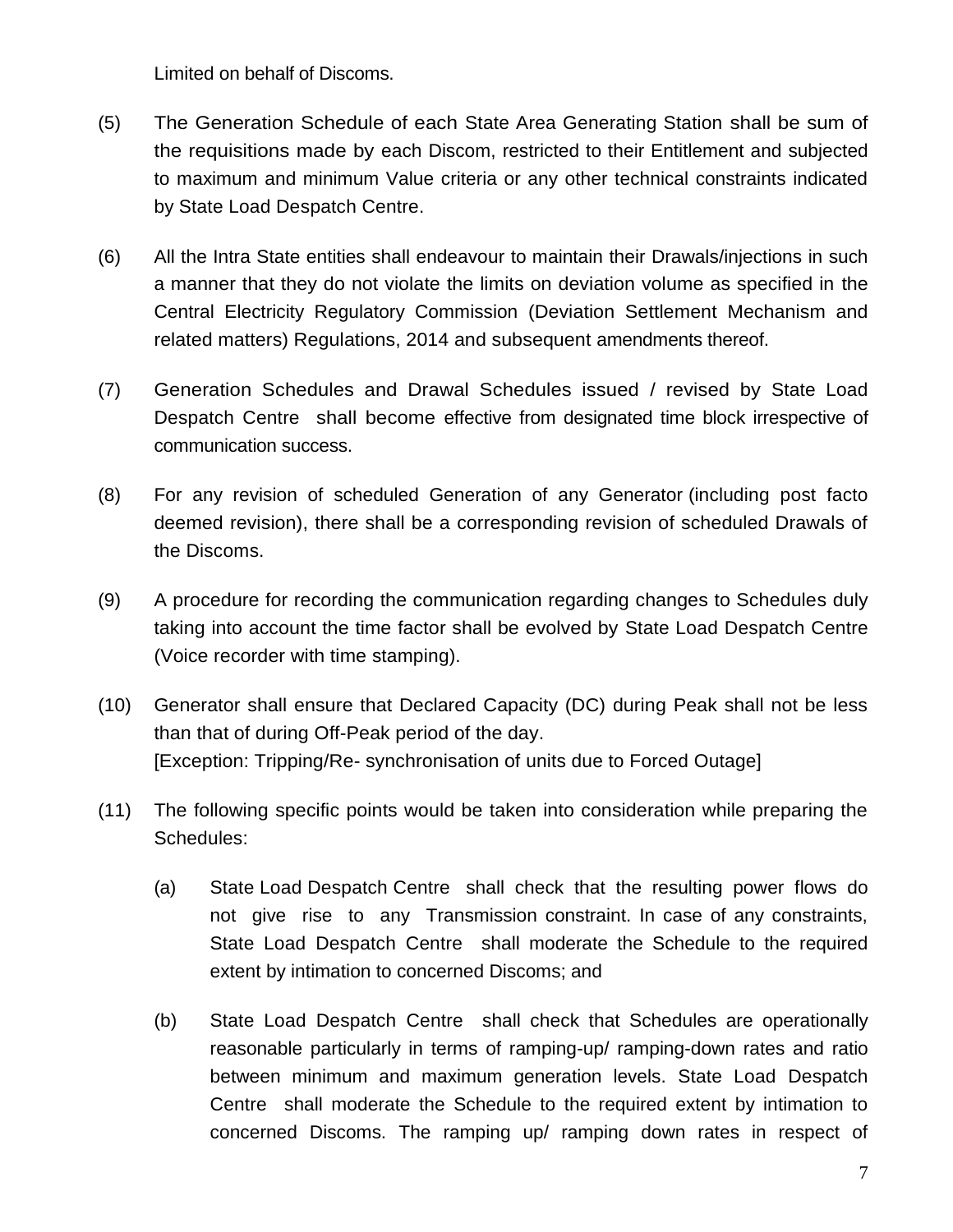different categories of Stations would be based on the technical data as substantiated by Electricity Generating Stations and as mutually agreed by Discoms or Madhya Pradesh Power Management Company Limited on behalf of Discoms with due consent of State Load Despatch Centre.

- (12) While preparing Generation Schedules, State Load Despatch Centre shall keep in view the Transmission system constraints and provision of operating margins (reserves) and limitations on generation as provided in the lndian Electricity Grid Code and Madhya Pradesh Electricity Grid Code.
- (13) For calculating the Net Drawal Schedules of Buyers at their periphery, the weekly Point of Connection losses as computed by National Load Despatch Centre in accordance with Central Electricity Regulatory Commission (Sharing of Inter State Transmission Charges and Losses) Regulations, 2010 as amended and Weekly Estimated Transmission Losses of Madhya Pradesh Distribution / Other losses, if applicable, shall be apportioned in proportion to their Drawal Schedules. Following process shall be adopted to compute weekly losses:-
	- (a) State Transmission loss for a given Week = (Total net injection into the State Grid in a week) - (Total net Drawal from the State Grid in a Week);
	- (b) Loss of  $n^{th}$  Week shall be computed by the 5th day of the  $(n+1)^{th}$  Week;
	- (c) This loss figure shall then be used in the Scheduling process from the beginning of the (n+2)<sup>th</sup> Week;
	- (d) State Load Despatch Centre shall round-off actual loss of  $n<sup>th</sup>$  Week to nearest 0.01% for the purpose of Scheduling for the  $(n+2)^{th}$  Week (e.g. 4.705% is rounded-off to 4.71%, 3.442% is rounded off to 3.44% and so on);
	- (e) Events in the Grid of an exceptional nature could result in abnormally high or low losses in any Week. This could be either a Load crash in the State due to a Weather disturbance or closure of any Major Hydro Power Station during the monsoon for flushing of silt/debris from the Reservoir or Outage of any major Transmission Lines etc. The losses for these abnormal weeks shall generally be ignored as far as the Scheduling process is concerned. State Load Despatch Centre decision in this regard will be final.
- (14) While availability declaration by State Area Generating Station, Independent Power Producers and Renewable Energy Generators may have a Resolution of 0.1 MegaWatt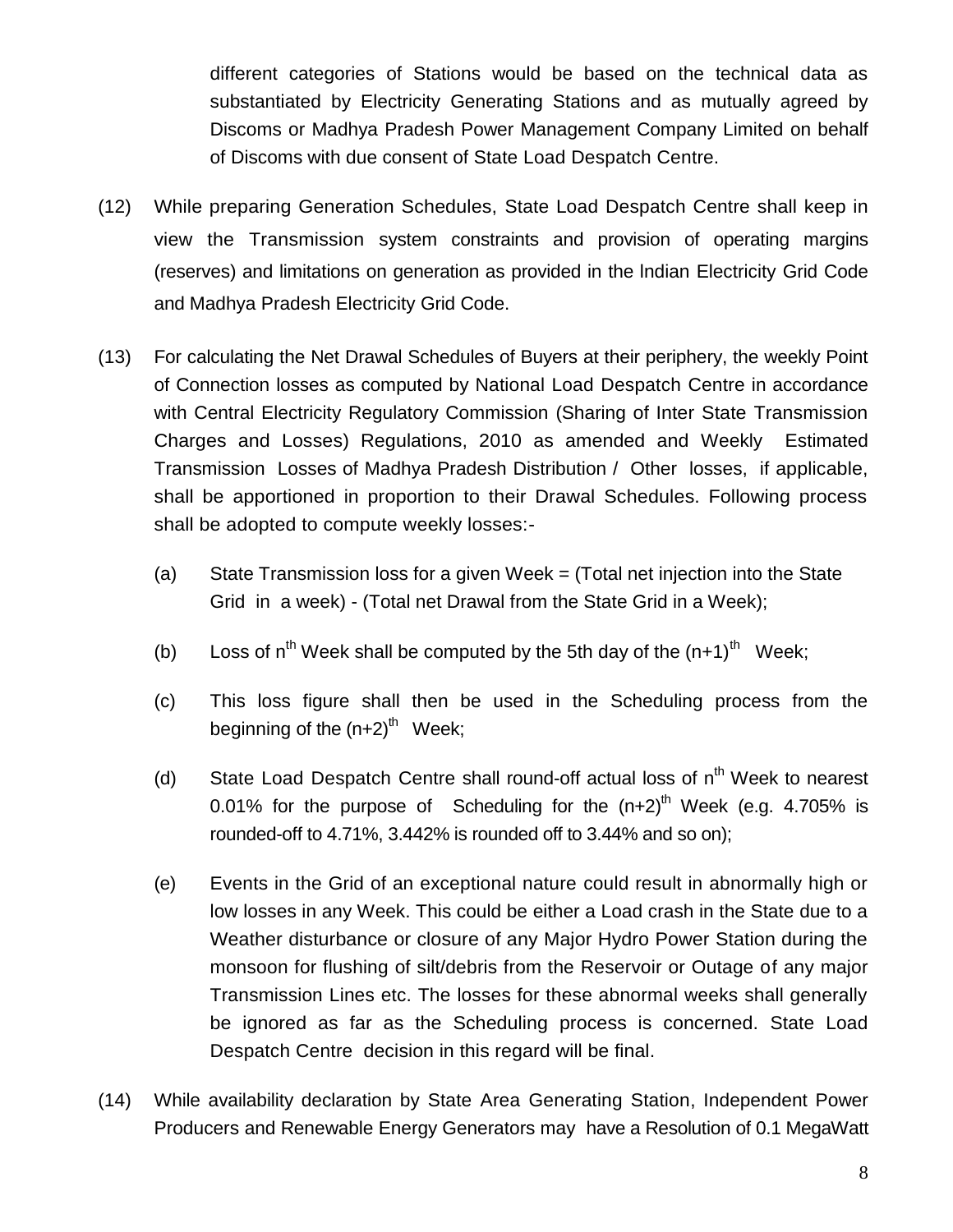and 0.1 MegaWatt hours,all Entitlements, Requisitions and Schedules shall be roundedoff to the nearest two decimal, to have a Resolution of 0.01 MegaWatt.

(15) State Load Despatch Centre shall properly document all the information mentioned under Clauses 5(2) to 5(14) on its Website including Station-wise foreseen ex-Power Plant capabilities advised by the Generating Stations, Entitlements in Inter State Generating Station, Drawal Schedules advised by Discoms, all Schedules issued by the State Load Despatch Centre and all revisions/updating of such information be hosted on Website.

#### **General Principles: Revision of Schedules**

- (16) Revision of declared capability by the State Area Generating Station, Independent Power Producer having two part tariff with capacity charge and energy charge (except hydro station of Madhya Pradesh Power Generating Company Limited) and requisition by beneficiary (ies) for the remaining period of the day shall also be permitted with advance notice. Revised schedules / declared capability in such cases shall become effective from  $4<sup>th</sup>$  time block, counting the time block in which the request for revision has been received in the State Load Despatch Centre to be the first one.
- (17) In the event of bottleneck in evacuation of power due to any constraint, outage, failure or limitation in the Transmission system, associated Switchyard and Sub- stations owned by the State Transmission Unit or any other Transmission Licensee involved in Intra-State Transmission (as certified by the State Load Despatch Centre) necessitating reduction in generation, the State Load Despatch Centre shall revise the Schedules which shall become effective from the  $4<sup>th</sup>$  Time Block, counting the Time Block in which the bottleneck in evacuation of power has taken place to be the First one. Also, during the first, second and third Time blocks of such an event, the Scheduled generation of the State Area Generating Station / Independent Power Producers shall be deemed to have been revised to be equal to actual generation, and the Scheduled Drawals of the Discoms shall be deemed to have been revised to be equal to their Actual Drawals.
- (18) In case of any Grid disturbance, Scheduled Generation of all the State Area Generating Station / Independent Power Producers and Scheduled Drawal of all the Discoms shall be deemed to have been revised to be equal to their actual generation/Drawal for all the Time Blocks affected by the Grid disturbance. The Certification of grid disturbance and its duration shall be done by the Regional Load Despatch Centre / State Load Despatch Centre.
- (19) If, at any point of time, the State Load Despatch Centre observes that there is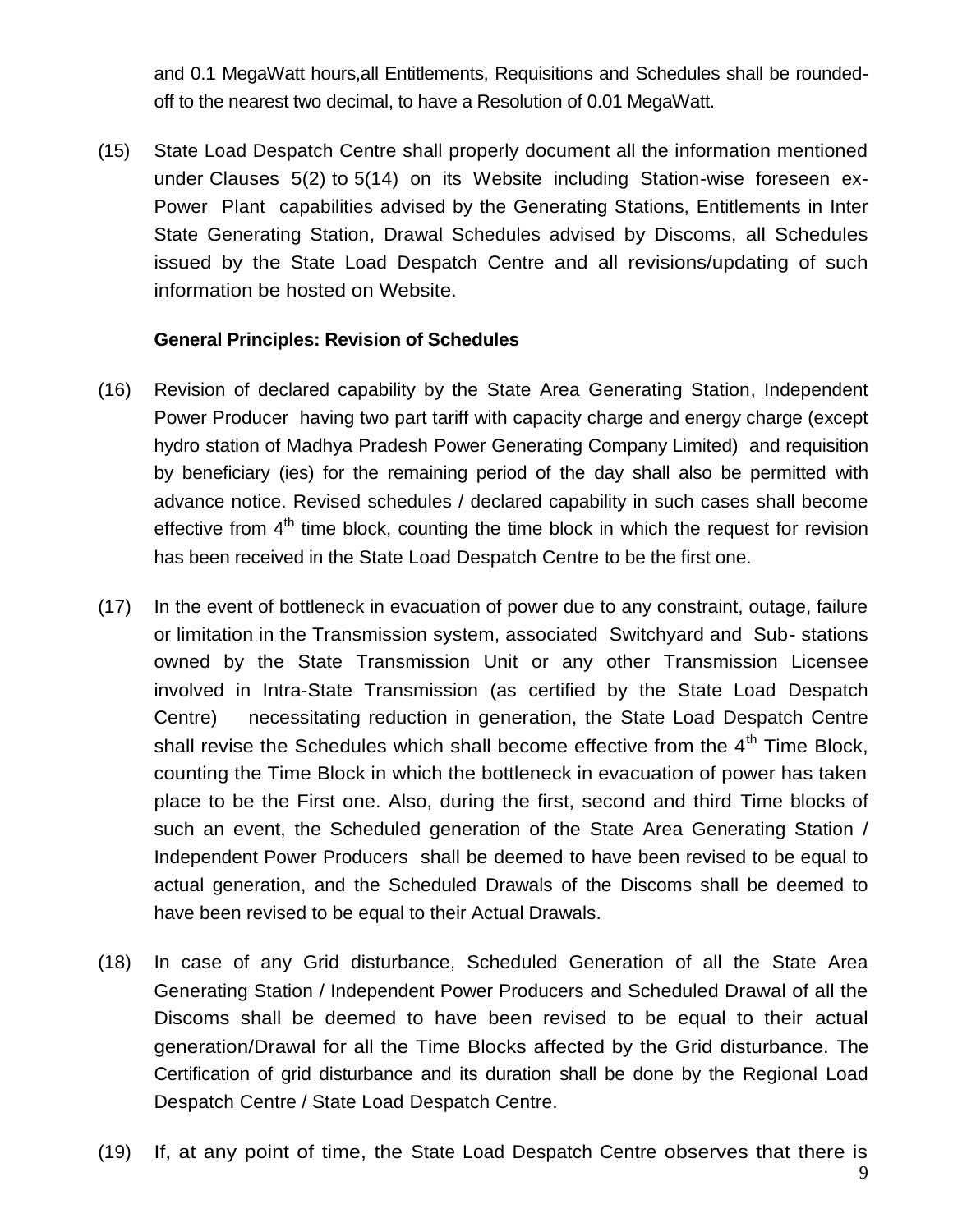need for revision of the Schedules in the interest of better system operation, it may do so on its own, and in such cases, the revised Schedules shall become effective from the  $4<sup>th</sup>$  Time block, counting the time block in which the revised Schedule is issued by the State Load Despatch Centre to be the first one.

(20) If a revision is received from any Inter State Generating Station, Regional Load Despatch Centre will flash the information (as per the requirements of the Central Electricity Regulatory Commission Regulations/Orders) in real-time basis containing all the relevant information needed to the Schedule based on which State Load Despatch Centre will process the revision in parallel. The implementation time of revision will be same for Regional Load Despatch Centre and State Load Despatch Centre.

#### **Implemented Schedules**

- (21) After the operating day is over at 24.00 hours, the Schedule finally implemented during the day (taking into account all before-the-fact changes in Despatch Schedule of Electricity Generating Stations and Drawal Schedule of the other Intra-State Entities) shall be issued by State Load Despatch Centre within three days or on receipt of Western Regional Load Despatch Centre implemented schedule. Further, implemented schedule may be revised by State Load Despatch Centre if Ex-post facto revision in implemented schedule is made by Western Region Power Committee. These Schedules shall form the basis for commercial accounting. The average Exbus capability for each State Area Generating Station and Independent Power Producers shall also be worked out based on all before-the-fact advice to State Load Despatch Centre.
- (22) The procedure for Scheduling and the final implemented Schedules issued by State Load Despatch Centre, shall be open to all Intra-State Entities for any checking/verification, for a period of five (5) days. In case any mistake/omission is detected, the State Load Despatch Centre shall forthwith make a complete check and rectify the same.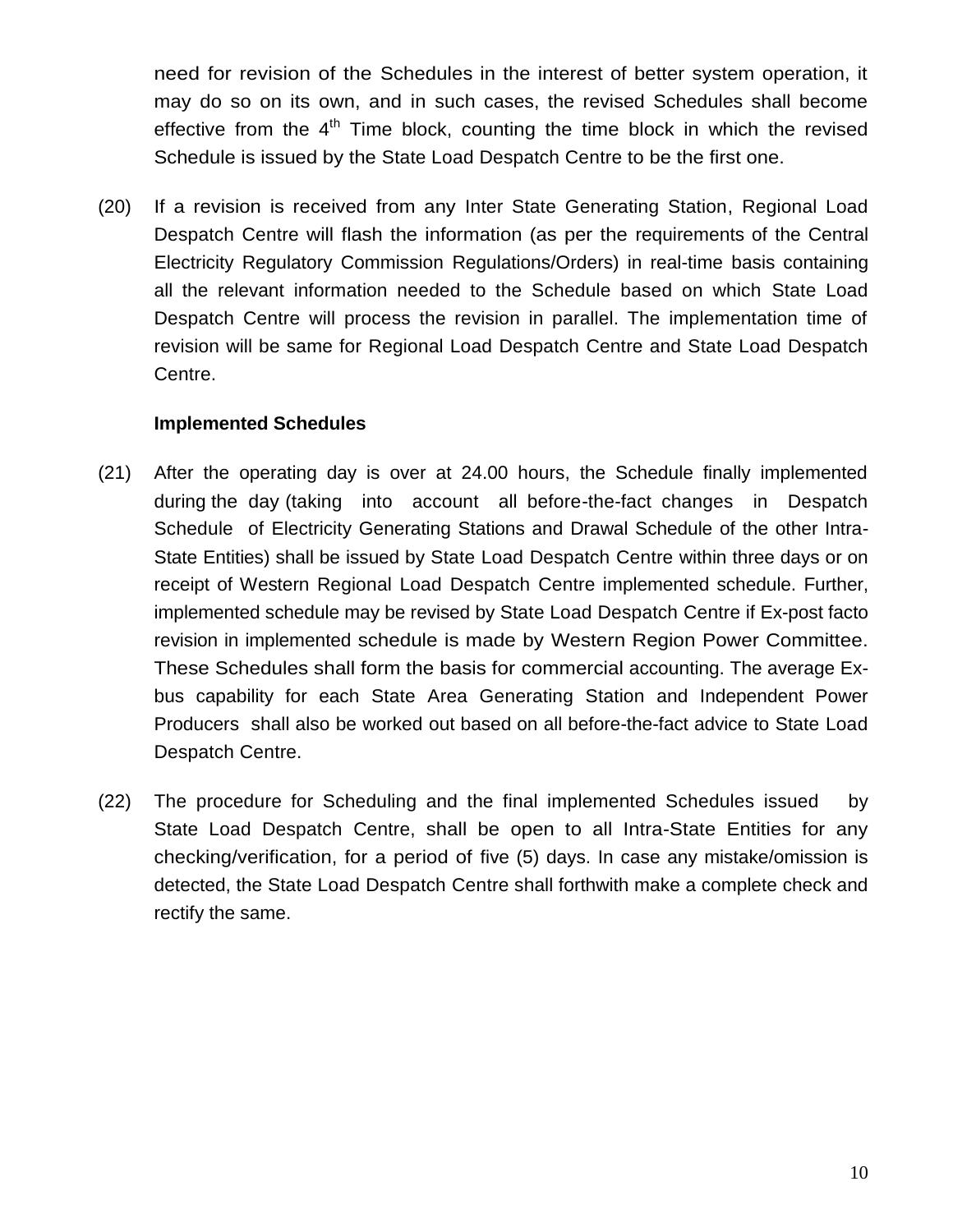# **Timelines and responsibility matrix (Madhya Pradesh Balancing and Settlement Code)**

| Time                | <b>Primary Activity</b>                                                                                                                                                                                                                                                                                                                                                                                                                                 | Responsibility                                                                              |
|---------------------|---------------------------------------------------------------------------------------------------------------------------------------------------------------------------------------------------------------------------------------------------------------------------------------------------------------------------------------------------------------------------------------------------------------------------------------------------------|---------------------------------------------------------------------------------------------|
| <u>(Furnish by)</u> |                                                                                                                                                                                                                                                                                                                                                                                                                                                         |                                                                                             |
| 10:00 hours         | Western Regional Load Despatch Centre intimates<br>(i)<br>MegaWatt and MegaWatt hours entitlements of<br>Madhya Pradesh in each Inter State Generating<br>Station to State Load Despatch Centre for the next<br>day i.e. between 00.00 hrs to 24.00 hrs of the<br>following day, in each 15-minute time block;                                                                                                                                          | Western<br><b>Regional Load</b><br>Despatch<br>Centre                                       |
|                     | Madhya Pradesh Power<br>Generating<br>Company<br>(ii)<br>Limited* shall advise State Load Despatch Centre<br>the Station wise ex-Power Plant Mega Watt and<br>Mega Watt hour Capabilities foreseen for the next<br>day i.e. between 00.00 hrs to 24.00 hrs of the<br>following day, in each 15-minute Time Block;                                                                                                                                       | Madhya<br><b>Pradesh Power</b><br>Generating<br>Company<br>Limited/<br><b>GCC</b>           |
|                     | Independent Power Producer and eligible Renewable<br>(iii)<br>Energy Generators shall<br>advise State Load<br>Despatch Centre the Station wise ex-Power Plant<br>MegaWatt and MegaWatt hour Injections for the next<br>day i.e. between 00.00 hours to 24.00 hours of the<br>following day, Independent<br>Power<br>Producers<br>/Renewable Energy Generators in each 15-minute<br>Time block;                                                          | Independent<br>Power<br>Producers/Rene<br>wable Energy<br>Generators                        |
|                     | Indira Sagar Project, Omkareshwar Hydro-Electric<br>(iv)<br>Project, Shared Stations and any other Stations not<br>covered under above Serial. Number (i), (ii) and (iii)<br>shall advise State Load Despatch Centre the Station<br>wise ex-Power Plant Respective<br>MegaWatt<br>and<br>MegaWatt hour Capabilities foreseen for the next day<br>i.e. between 00.00 Station hours to 24.00 hours of<br>the following day, in each 15-minute Time Block. | Respective<br><b>Station</b>                                                                |
| <b>10.30 hours</b>  | State Load Despatch Centre shall compile total ex-<br>(i)<br>Plant<br>MegaWatt.<br>MegaWatt<br>Power<br>and<br>hour<br>availability from all the Generating Stations;<br>State Load Despatch Centre shall compute Station<br>(ii)                                                                                                                                                                                                                       | State Load<br>Despatch<br>Centre<br><b>State Load</b>                                       |
|                     | wise and total MegaWatt<br>and MegaWatt hour<br>Entitlement of each Discom for the next day in each<br>15-minute Time Block and shall intimate to Madhya                                                                                                                                                                                                                                                                                                | Despatch<br>Centre                                                                          |
|                     | Pradesh Power Management Company Limited;<br>Each Discom shall intimate to Madhya Pradesh Power<br>(iii)<br>Management Company Limited its total MegaWatt<br>demand in each 15-minute Time Block for the next<br>day based on day-ahead demand forecasts grossed<br>up for actual State Transmission Losses.                                                                                                                                            | Madhya<br><b>Pradesh Power</b><br>Management<br>Company<br>Limited/<br>Respective<br>Discom |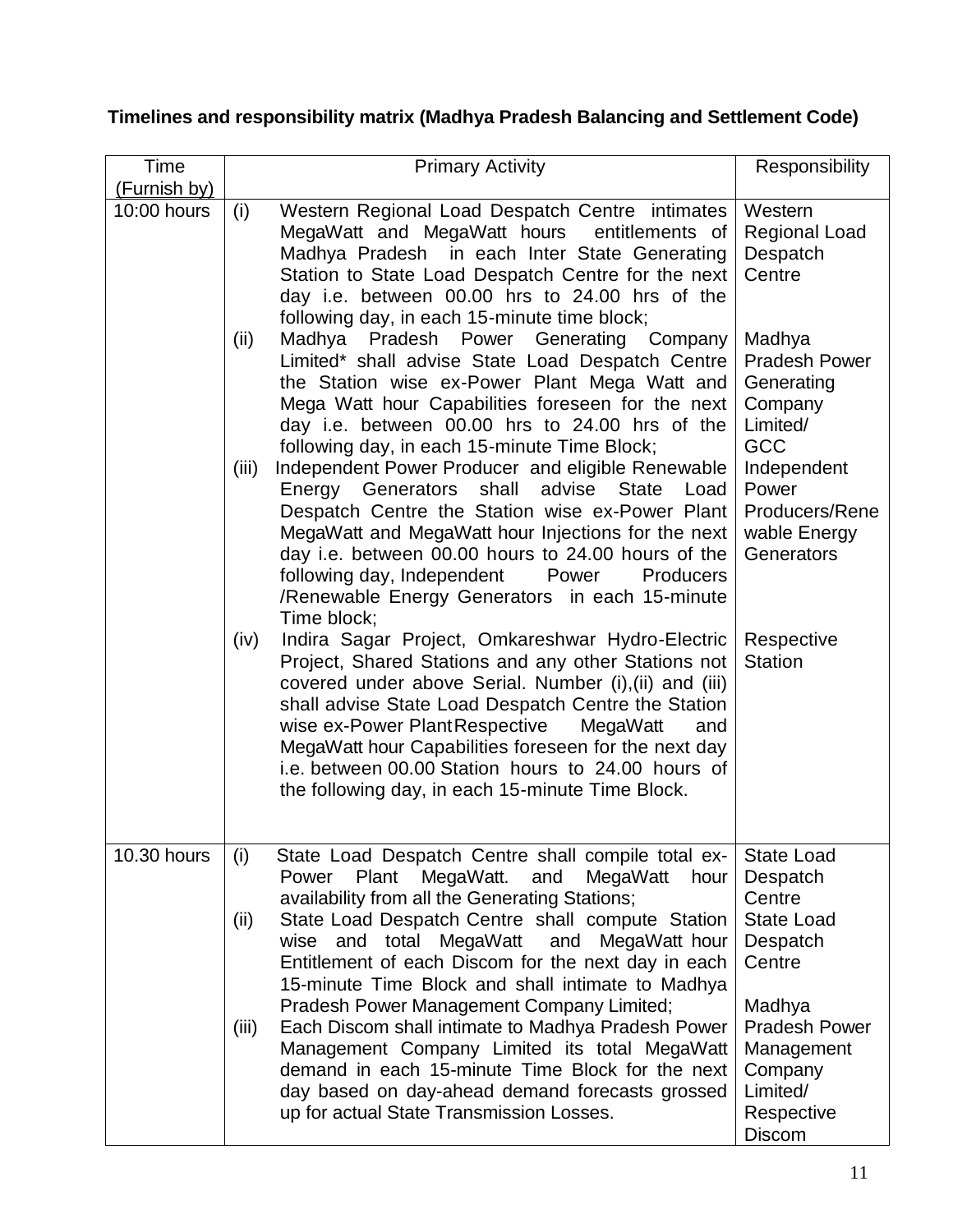| 11.00 hours | (i)<br>Madhya Pradesh Power Management Company<br>Limited shall compute the shortage and surplus of<br>power for State as a whole in consultation with<br>Discoms;<br>(ii)<br>Madhya Pradesh Power Management Company<br>Limited shall take decisions for transaction of power<br>through power exchanges on day ahead/term ahead<br>basis                                                                                                                                                                                                                                                                                                                                                                                                                                                                                                       | Madhya<br><b>Pradesh Power</b><br>Management<br>Company<br>Limited                                              |
|-------------|--------------------------------------------------------------------------------------------------------------------------------------------------------------------------------------------------------------------------------------------------------------------------------------------------------------------------------------------------------------------------------------------------------------------------------------------------------------------------------------------------------------------------------------------------------------------------------------------------------------------------------------------------------------------------------------------------------------------------------------------------------------------------------------------------------------------------------------------------|-----------------------------------------------------------------------------------------------------------------|
| 13.30 hours | (i)<br>Madhya Pradesh Power Management Company<br>Limited on receipt of Provisional Transaction Report of<br>power through power exchanges shall run Merit Order<br>Dispatch for State as a whole for all power plants<br>including power plants allocated to Madhya Pradesh<br>Power Management Company Limited.<br>Discom, Madhya Pradesh<br>(ii)<br>For<br>each<br>Power<br>Management Company Limited shall compare (for<br>each time block) :-<br>(a) Total ex-power plant MegaWatt entitlement of a<br>given Discom<br>(b) Total ex-power plant MegaWatt demand for a<br>given Discom<br>(iii)<br>Madhya Pradesh Power Management Company<br>shall allocate the power from Madhya<br>Limited<br>Pradesh Power Management Company<br>Limited<br>allocation to each Discom as per their power<br>requirement for each 15 minutes time block. | Madhya<br><b>Pradesh Power</b><br>Management<br>Company<br>Limited in<br>consultation<br>with<br><b>Discoms</b> |
| 14.00 hours | Madhya Pradesh Power Management Company Limited<br>shall intimate to State Load Despatch Centre, the Discom-<br>wise ex-Power Plant MegaWatt requisition in each of the<br>Generating Stations along with Long-term Bilateral<br>transactions, Medium Term Transactions, approved Short-<br>term Bilateral transactions and collective transactions<br>through power exchanges.                                                                                                                                                                                                                                                                                                                                                                                                                                                                  | Madhya<br><b>Pradesh Power</b><br>Management<br>Company<br>Limited                                              |
| 15.00 hours | State Load Despatch Centre shall intimate to Western<br>Regional Load Despatch Centre, Madhya Pradesh<br>composite requisition in each of the Inter State Generating<br>Station / Independent Power Producers along with other<br><b>Bilateral</b><br>Medium<br>Long-term<br>transactions,<br>Term<br><b>Transactions</b>                                                                                                                                                                                                                                                                                                                                                                                                                                                                                                                        | <b>State Load</b><br>Despatch<br>Centre                                                                         |
| 17.00 hours | Western Regional Load Despatch Centre intimates to State<br>Load Despatch Centre, Madhya Pradesh Drawal Schedule<br>at Ex-power plant basis and at Central Transmission Unit-<br>State Transmission Unit Interface in each 15-minute Time<br>Block for the next day.                                                                                                                                                                                                                                                                                                                                                                                                                                                                                                                                                                             | Western<br><b>Regional Load</b><br>Despatch<br>Centre                                                           |
| 17.30 hours | Madhya Pradesh Power Management Company<br>(i)<br>Limited on receipt of Final Transaction Report of power                                                                                                                                                                                                                                                                                                                                                                                                                                                                                                                                                                                                                                                                                                                                        | Madhya<br><b>Pradesh Power</b>                                                                                  |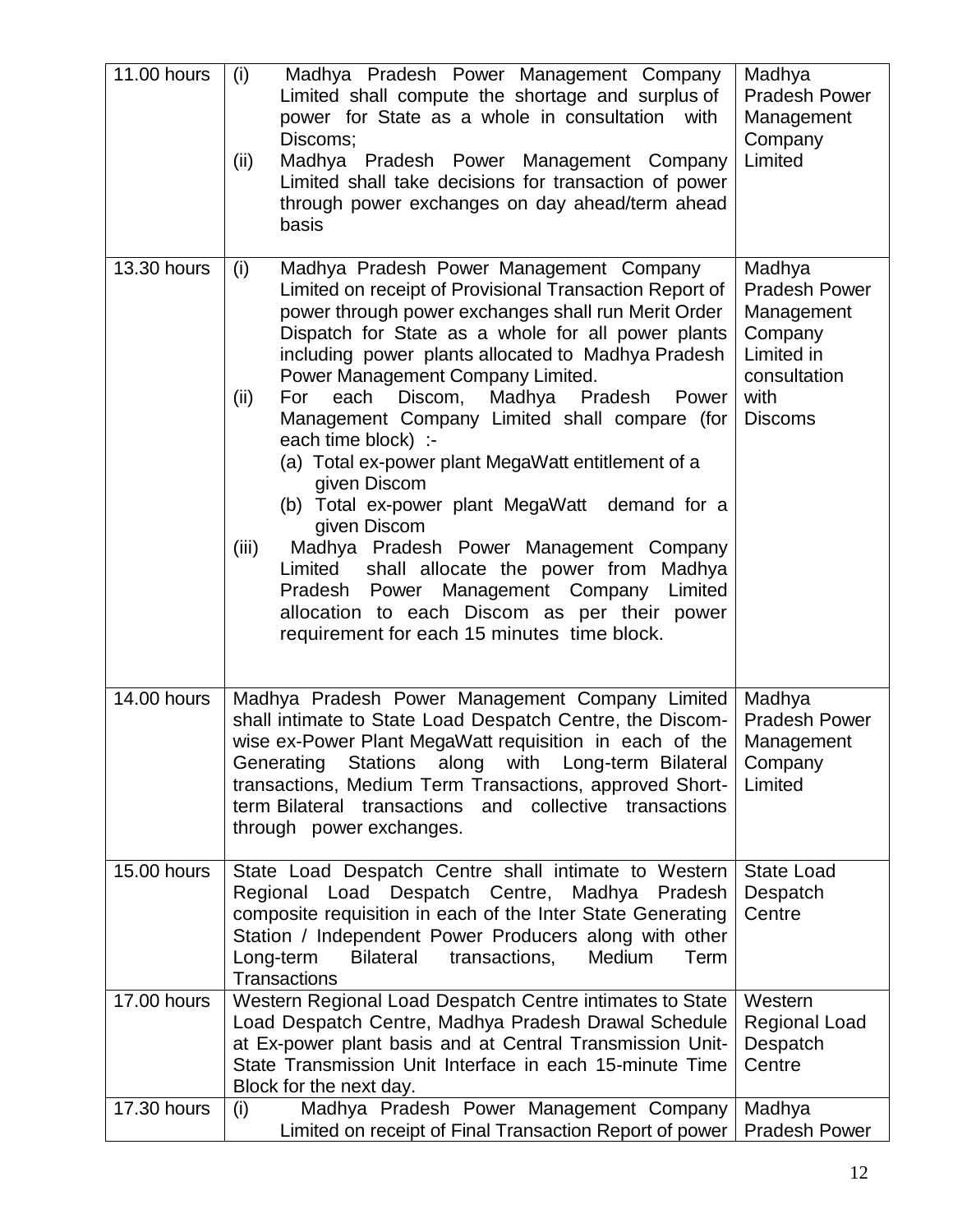|                                   | through power exchanges shall run Merit Order<br>Dispatch for State as a whole for all power plants<br>including power plants allocated to Madhya Pradesh<br>Power Management Company Limited.<br>For each Discom, Madhya Pradesh<br>Power<br>(ii)<br>Management Company Limited shall compare (for<br>each time block)<br>Total ex-power plant MegaWatt entitlement of a<br>a.<br>given Discom<br>Total ex-power plant MegaWatt demand for a<br>b.<br>given Discom<br>Madhya Pradesh Power Management Company<br>(iii) | Management<br>Company<br>Limited in<br>consultation<br>with<br><b>Discoms</b>                                    |
|-----------------------------------|-------------------------------------------------------------------------------------------------------------------------------------------------------------------------------------------------------------------------------------------------------------------------------------------------------------------------------------------------------------------------------------------------------------------------------------------------------------------------------------------------------------------------|------------------------------------------------------------------------------------------------------------------|
|                                   | Limited shall allocate the power from<br>Madhya<br>Pradesh Power Management Company Limited<br>allocation to each Discom as per their power<br>requirement for each 15 minutes time block.                                                                                                                                                                                                                                                                                                                              |                                                                                                                  |
| <b>18.00 hours</b>                | State Load Despatch Centre shall finalize ex-Power<br>(i)<br>Plant MegaWatt Generation Schedules of each seller<br>and MegaWatt Drawal Schedules (at ex-Power Plant<br>and State Transmission Unit-Buyer Interface) of each<br><b>Buyer</b><br>(ii)<br>Load<br>Despatch Centre<br>shall<br>intimate<br>State<br>Generation Schedules to respective Seller<br>State Load Despatch Centre shall intimate Drawal<br>(iii)<br>Schedules to Madhya Pradesh Power Management<br>Company Limited / respective Buyer.           | <b>State Load</b><br>Despatch<br>Centre                                                                          |
| 21.30 hours                       | State Area Generating Station / Independent Power<br>Producers /Discoms may inform the modifications to be<br>made, if any, in the above Schedules to State Load<br><b>Despatch Centre/Discoms</b>                                                                                                                                                                                                                                                                                                                      | State Area<br>Generating<br>Station /<br><b>Discoms</b>                                                          |
| 22.00 hour                        | State Load Despatch Centre shall intimate to Western<br>Regional Load Despatch Centre, all the modifications<br>pertaining to Inter State Generating Station / Independent  <br>Power Producers Schedules and Inter-State transactions (if<br>any).                                                                                                                                                                                                                                                                     | <b>State Load</b><br>Despatch<br>Centre                                                                          |
| 23.30 hours                       | After receipt of final Drawal Schedule of Madhya Pradesh<br>from Western Regional Load Despatch Centre at 23.00<br>hours and taking into account all the modifications indicated<br>by Discoms, State Load Despatch Centre shall issue the<br>final Generation Schedules to respective Seller and final<br>Drawal Schedules to Madhya Pradesh Power Management<br>Company Limited / respective Buyer.                                                                                                                   | <b>State Load</b><br>Despatch<br>Centre                                                                          |
| During the<br>day of<br>operation | As per the requisition submitted by the DISCOMs or<br>Madhya Pradesh Power Management Company Limited on<br>behalf of Discoms or the revised DC submitted by the<br>generators State Load Despatch Centre shall revise the<br>Drawal Schedule / Injection Schedule as per provisions of<br>this Seller/Buyer Code.                                                                                                                                                                                                      | Madhya<br><b>Pradesh Power</b><br>Management<br>Company<br>Limited /<br>Discoms/<br>Seller/Buyer<br>/ State Load |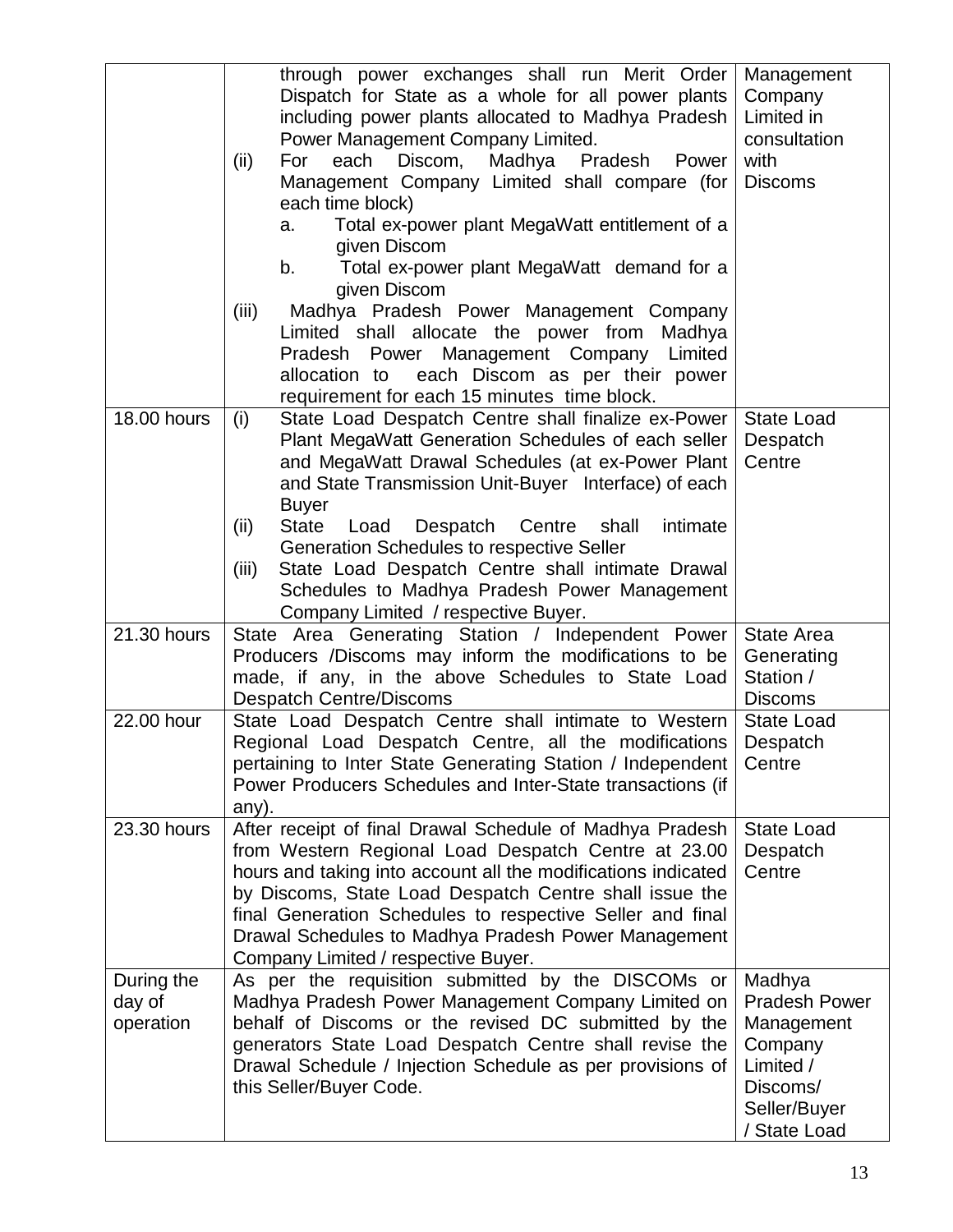|                  |                                                                                                                                                                                                                                                                                                                                                                                                                                        | Despatch<br>Centre                                                             |
|------------------|----------------------------------------------------------------------------------------------------------------------------------------------------------------------------------------------------------------------------------------------------------------------------------------------------------------------------------------------------------------------------------------------------------------------------------------|--------------------------------------------------------------------------------|
|                  | The injection schedule of eligible renewable generators<br>shall be revised by State Load Despatch Centre on receipt<br>of requisition from such generators or coordinating<br>agency as per provisions of Indian Electricity Grid<br>Code<br>and other Central Electricity Regulatory<br>Commission / Madhya Pradesh Electricity Regulatory<br>Commission regulations/orders on renewable generation as<br>amended from time to time. | Renewable<br>Energy<br>Generating /<br><b>State Load</b><br>Despatch<br>Centre |
| Within 3<br>days | State Load Despatch Centre shall prepare implemented<br>Schedules and final ex-power plant capabilities of State<br>Area Generating Station / Independent Power Producers<br>within 3 days or on receipt of implemented Schedule from<br>Western Regional Load Despatch Centre.                                                                                                                                                        | <b>State Load</b><br>Despatch<br>Centre                                        |

\*All Hydro Power Stations of Madhya Pradesh Power Generating Company Limited shall furnish day ahead Declared Capacity (DC) as per Madhya Pradesh Electricity Regulatory Commission (Terms and conditions for determination of Generation Tariff) Regulations, 2012 and amendment from time to time.

## **6. Energy Metering**

(1) The State Transmission Unit shall install Special Energy Meters (SEMs) on all Interface points with intra-state entities and Discoms shall install Special Energy Meters on interface points with Discoms embedded Open Access Customers, Renewable Energy Generating and Inter-Discom interface points for recording of actual net Kwh Interchanges and kVArh injection / Drawls.

The cost of ABT meters and check meters installed in the premises of OAC & Renewable Energy Generating or in the EHV S/s of Transmission Utility shall be borne by the OAC & Renewable Energy Generating. The type of Meters to be installed, metering Scheme, metering capability, testing and calibration requirements and the scheme for collection and dissemination of metered data shall be as specified under Madhya Pradesh Electricity Grid Code and Central Electricity Authority (Installation and Operation of Meters) Regulations 2006 and subsequent amendments thereof. All concerned Intra-State Entities (in whose premises the Special Energy Meters are installed) shall provide Automatic Meter Reading (AMR) facility for transmitting ABT meter data to State Load Despatch Centre remotely. If the weekly data of Special Energy Meter is not received through AMR system installed at State Load Despatch Centre, the same may be downloaded and transmitted to the State Load Despatch Centre by the owner of the ABT meter or entities who have been authorized to take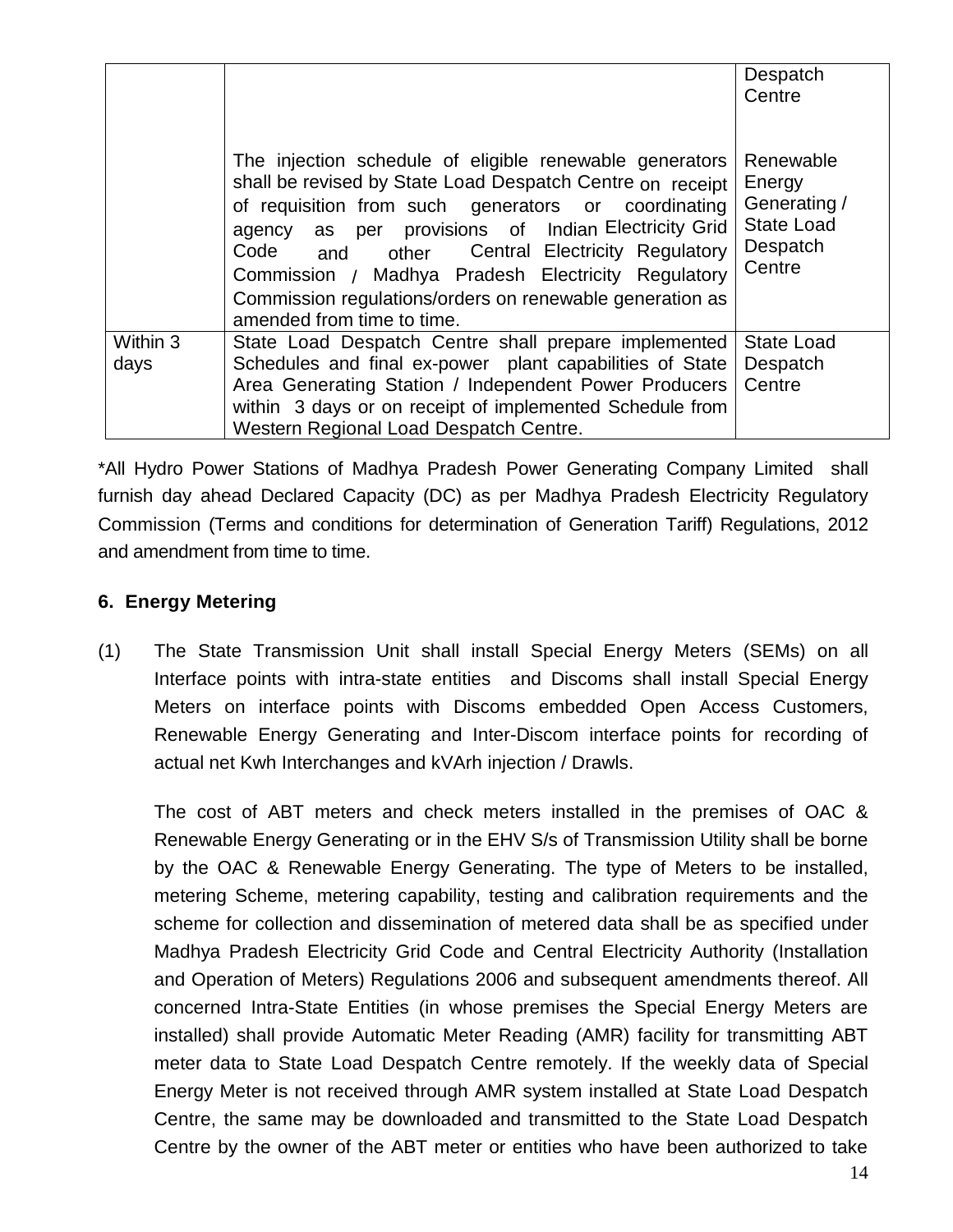energy meter reading. In case of non-receipt of complete weekly ABT meter data through Automatic Meter Reading or manual data download by MRI, the State Load Despatch Centre shall prepare and issue Transmission losses of Madhya Pradesh, State DSM Account and State Reactive Account on monthly basis.

- (2) The State Load Despatch Centre shall be responsible for computation of actual net kWh Injection of each Seller and actual net Drawal of each Buyer on 15-minute time block wise, based on meter readings and for preparation of the State Energy Accounts. All 15-minute Energy in Kwh figures (net Scheduled, actually metered and Deviation) shall be rounded off to the Zero decimal places. All computations carried out by State Load Despatch Centre shall be open to all Intra-State Entities for checking/verifications for a period of fifteen days. In case any discrepancy is pointed out regarding energy metering, State Energy Accounts, State Deviation Accounts and State Reactive Accounts, the State Load Despatch Centre shall make a complete check and rectify the same within fifteen days.
- (3) In case of non-availability of main meter and check meter data on account of meter / metering equipment failure, State Load Despatch Centre shall assess the missing meter data as defined in clause 15 of Central Electricity Authority (Installation and Operation of meters) Regulations 2006 as amended from time to time. In case of failure of all type of ABT meters installed at interface metering point, State Load Despatch Centre shall assess the missing data on the following basis:-
	- (i) For generating stations On the basis of hourly generation data available at State Load Despatch Centre.
	- (ii) For interface points of Discoms -The data shall be assessed on the basis of data available for previous week of the ABT meter installed at the same interface point and shall be adjusted in line with load pattern of the adjoining transformers/feeder.
	- (iii) For Open Access Customers (OAC) In case of OAC's, if ABT meter data of main meter / check meter / standby meter or any other meter is not available, then State Load Despatch Centre shall substitute the actual with schedule while calculating the deviation charges.

## **7. Energy Accounting and Settlement**

## **State Energy Account (SEA)**

(1) The State Load Despatch Centre shall prepare and issue (to all Intra-State Entities) provisional monthly State Energy Account (SEA) by  $7<sup>th</sup>$  day of the next month or on later date after issue of Regional Energy Account (REA) by Western Region Power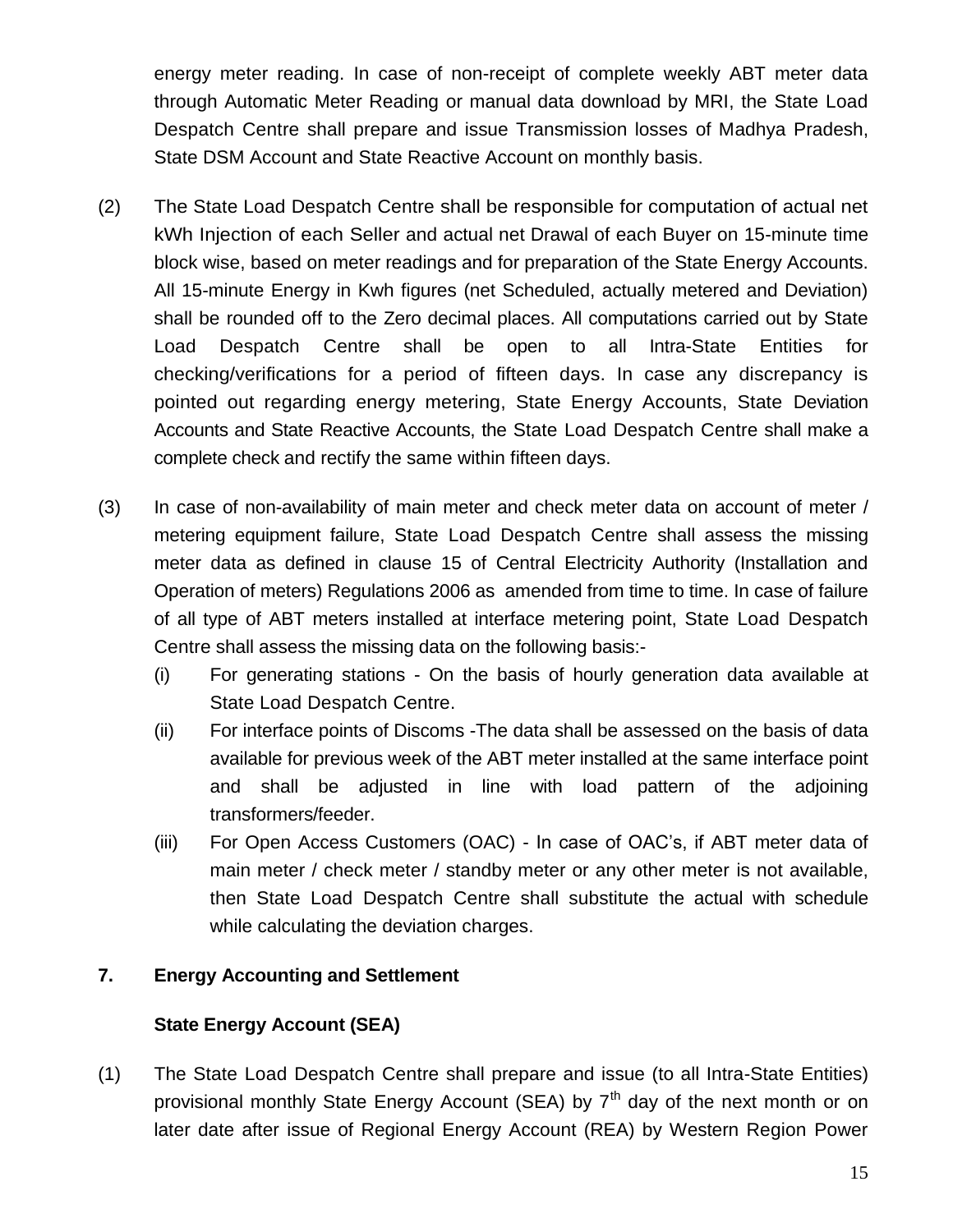Committee. The State Load Despatch Centre shall revise the State Energy Account as and when required from time to time. SEA shall broadly contain the following information:

- (a) Details of PAFM (Plant Availability Factor achieved during the Month in %) for each State Area Generating Station**/** Independent Power Producer;
- (b) Details of mis-declaration of Declared Capability by State Area Generating Station**/** Independent Power Producer (if any);
- (c) Details of Energy scheduled to Discoms from Inter State Generating Station and State Area Generating Station **/**Independent Power Producer;
- (d) The details of energy injection of Renewable Energy Generators (REG) at common metering point, energy purchased by Madhya Pradesh Power Management Company Limited and energy wheeled to Discoms for own use / third party sale as furnished by respective Discoms/ Madhya Pradesh Power Transmission Company Limited; and
- (e) Any other details which State Load Despatch Centre feels necessary to complete the State Energy Account;
- (2) Discoms (through Madhya Pradesh Power Management Company Limited) shall pay to the respective Inter State Generating Station Capacity Charges corresponding to Plant Availability and Energy Charges and PLF incentives (if any) for the Scheduled Despatch (on ex-Power Plant basis), as per the relevant notifications and orders of Central Electricity Regulatory Commission. The bills for these charges shall be issued by the respective Inter State Generating Station to each Discom (through Madhya Pradesh Power Management Company Limited) on monthly basis.
- (3) Discoms (through Madhya Pradesh Power Management Company Limited) shall pay to the respective State Area Generating Station**/**Independent Power Producers Capacity Charges corresponding to Plant Availability and Energy Charges for the Scheduled Despatch (on ex-Power Plant basis), as per the relevant notifications and orders of Madhya Pradesh Electricity Regulatory Commission. The bills for these charges shall be issued by the respective State Sector Generating Station to each Discom (through Madhya Pradesh Power Management Company Limited) on monthly basis.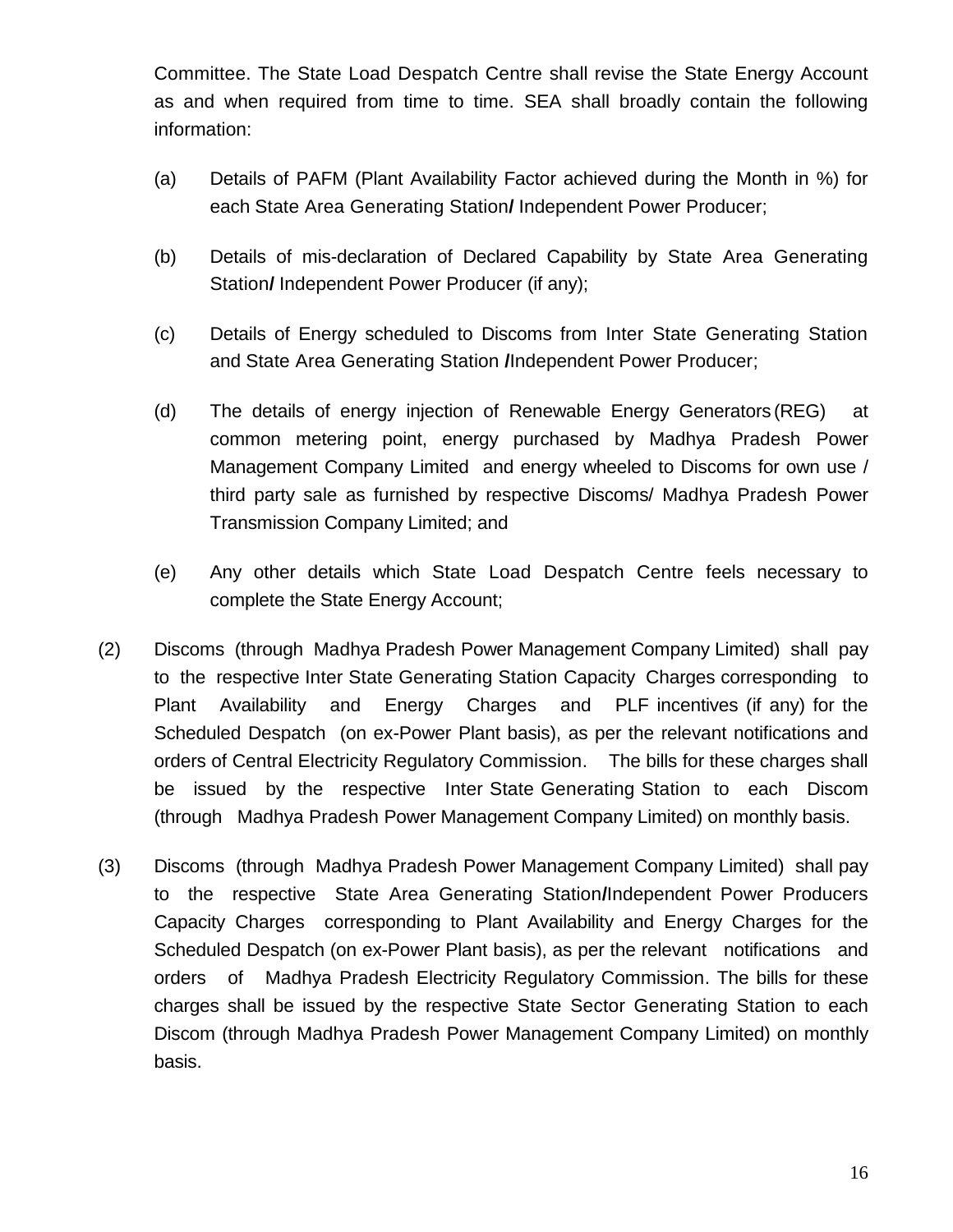#### **State DSM Account (SDSMA)**

- (4) The State Load Despatch Centre shall prepare and issue (to all Intra-State Entities) Weekly State Deviation Settlement Method Account (DSMA) within ten days from the last day of the Week and shall revise the same at a later date if required. The Deviation Settlement Method account shall be prepared by State Load Despatch Centre in accordance with Central Electricity Regulatory Commission (Deviation Settlement Mechanism and related matters) Regulations 2014 and subsequent amendments thereof. Deviation Settlement Method Account shall broadly contain the following information:
	- (a) Details of Deviation Settlement Method Tariff Structure currently in force;
	- (b) Details of Day-wise and total Deviation transactions for each Entity (details shall include Scheduled Energy, actual Energy, Deviation Charges (unadjusted) and Deviation charges (Adjusted), capping amount and additional deviation charges);
	- (c) Summary table listing all paying Entities (along with net amount payable by them) on left-hand side and all receiving Entities (along with net amount receivable by them) on right-hand side;
	- (d) Details of time-blocks of suspension of Deviation due to Transmission constraints and Grid disturbances;
	- (e) Any other details which State Load Despatch Centre feels necessary to complete the Deviation Settlement Method Account.
- (5) Composite Deviation amount payable/receivable by the Madhya Pradesh in the Regional Deviation Settlement Method Pool Account shall be obtained from the Weekly Regional DSM Account prepared and circulated by Western Region Power Committee.
- (6) Comparison of the Actual Drawal and Scheduled Drawal for each Buyer will be carried out to calculate Deviation. The Deviation energy of each Buyer is calculated by deducting Scheduled Drawal from the Actual Drawal on 15-minute basis. Similarly, Deviation Energy of each Seller is calculated by deducting Scheduled Injection from the Actual Injection on 15- minute basis. This Deviation Energy is then converted into Deviation charge by multiplying the deviation rate for each time block corresponding to average Grid frequency in that time block. Similar calculations are to be carried out for all the time blocks in a Week. The deviation Settlement shall not be applicable for Renewable Energy Generators (REG) except for those which are covered under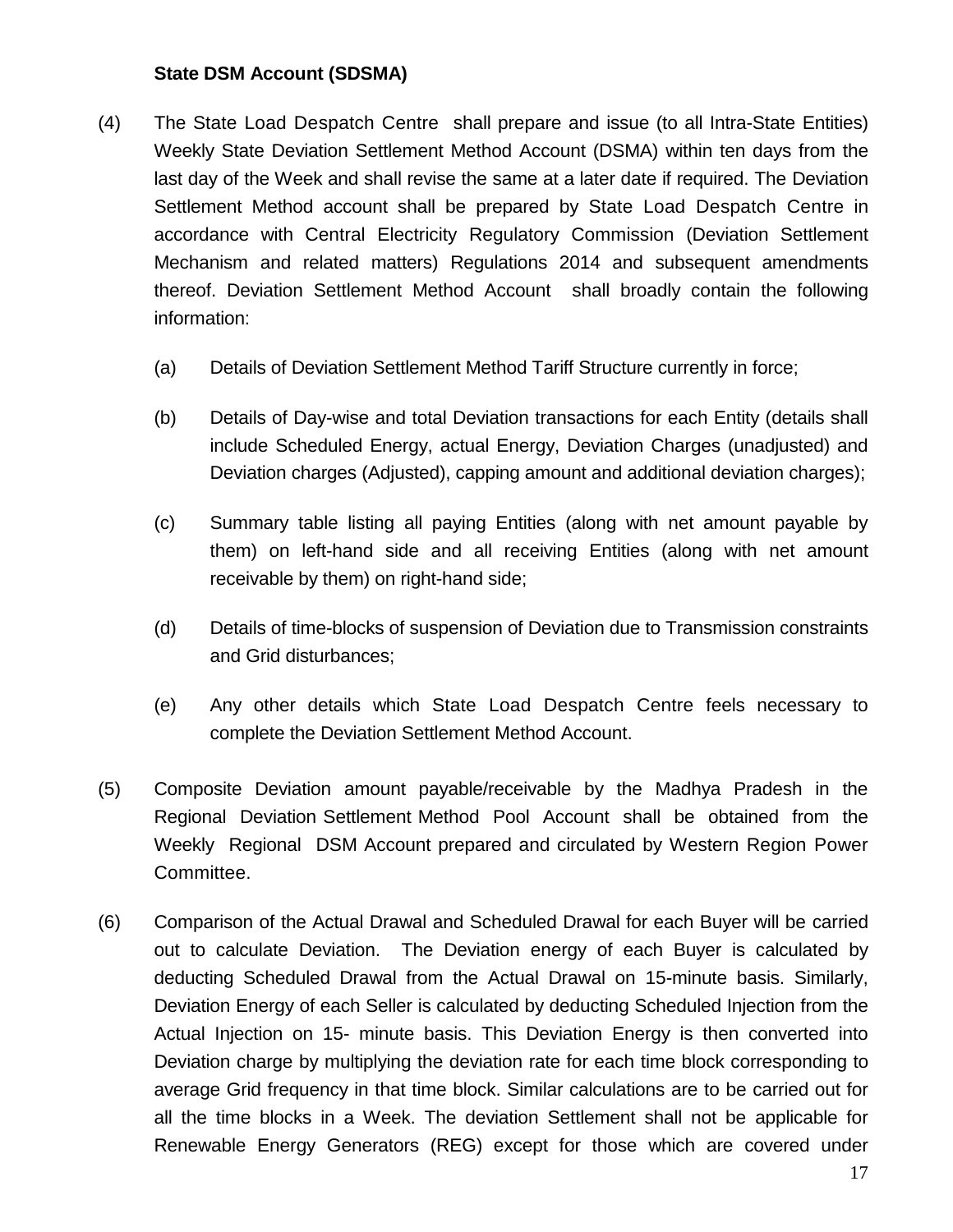Renewable Regulatory Fund Mechanism as per para 5 of Annexure-1 to the Indian Electricity Grid Code (Complementary Commercial Mechanism) and subsequent amendment thereof.

- (7) Following rules shall apply for Active Energy transactions in the State:
	- (a) Amount payable (+) by Intra-State Entity for Over-Drawal;
	- (b) Amount receivable (-) by Intra-State Entity for Under-Drawal;
	- (c) Amount payable (+) by Intra-State Entity for Under-Generation;
	- (d) Amount receivable (-) by Intra-State Entity for Over-Generation.

In addition to above Charges for Deviation, Additional Charge for Deviation shall be applicable for over-injection/under-drawal of electricity for each time block by a seller/buyer as the case may be when grid frequency is 50.10 Hz and above, as per Central Electricity Regulatory Commission (Deviation and Settlement Mechanism) Regulations, 2014 as amended from time to time**.**

- (8) For a given day, amount payable/receivable by each Intra-State Entity and Regional Deviation amount payable/receivable by the Madhya Pradesh shall be matched with the average of total payables and total receivables. Net Deviation payable (+) / receivable (-) for any Intra-State Entity for a given Week shall be the Arithmetic sum of matched Deviation charges payable (+) / receivable (-) for all the days in a Week. The imbalance settlement of Deviation charges of the Intra State entities shall be done by State Load Despatch Centre as per Appendix.
- (9) In-firm Power from any State Sector Generating Station / Independent Power Producers shall be accounted as Deviation and paid for from the State Deviation Settlement Mechanism Pool Account at the applicable Frequency-linked Deviation ratein accordance with the Central Electricity Regulatory Commission (Deviation Settlement Mechanism and related matters) Regulations, 2014 excluding hydro power stations of Madhya Pradesh Power Generating Company Limited. Further, the start-up power drawn by Generating Unit under commissioning phase from the grid shall be settled as per Deviation Settlement Mechanism in accordance with Central Electricity Regulatory Commission approved Procedure issued vide letter No. L1/(93)/2009- Central Electricity Regulatory Commission dated 12.08.2014 and amendments thereof from time to time.
- (10) Imbalances of Inter-State Open Access Customers (if any) embedded in the State system shall be settled as per the methodology specified in Central Electricity Regulatory Commission (Open Access in Inter-State Transmission) Regulations, 2008 and amendment thereof. Till such time the Commission specifies the details of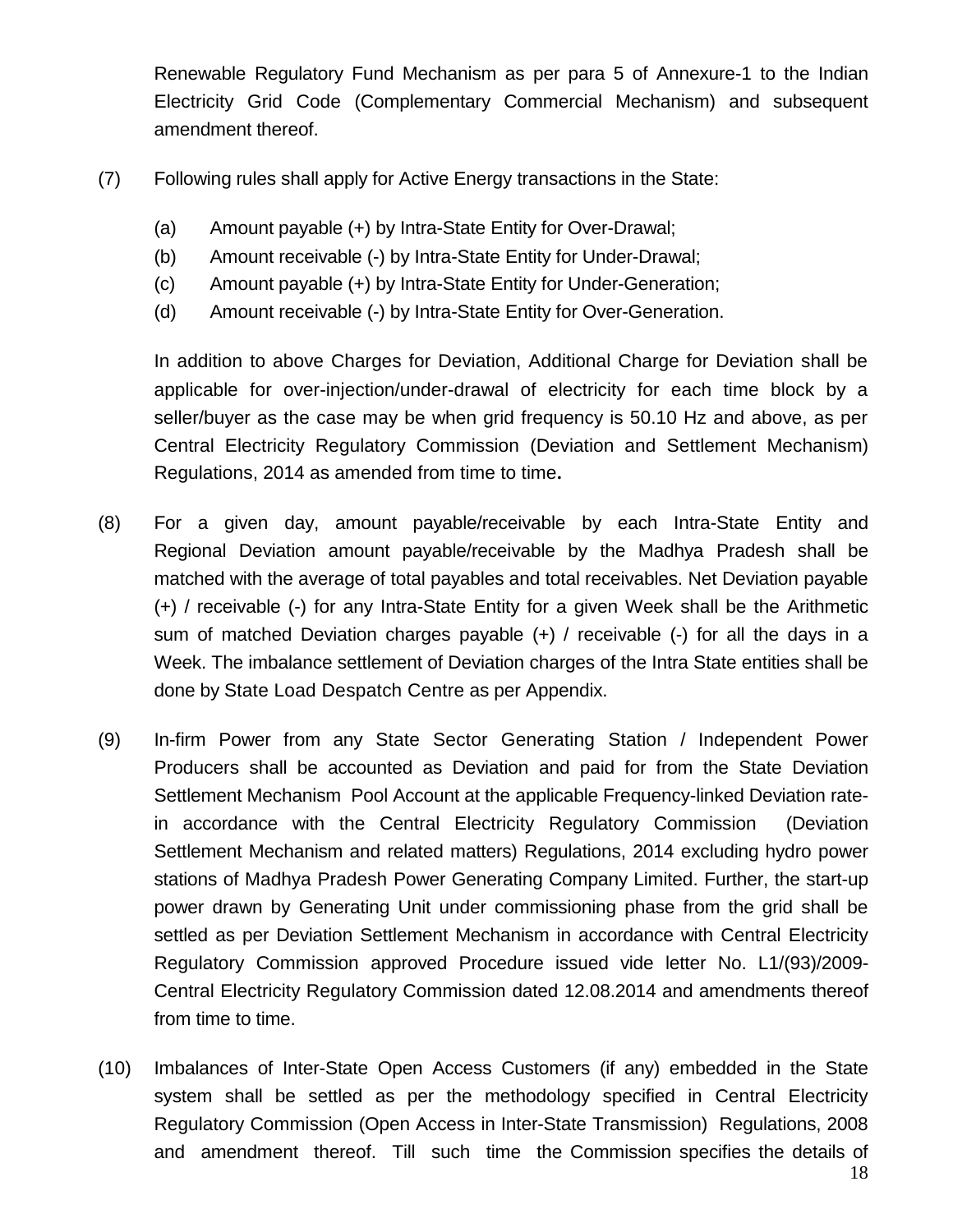settlement of imbalances of Intra-State Open Access Customers (if any), the Deviation rate of Intra State Entity shall be 105% (for Over-Drawal or Under-Generation) and 95% (for Under-Drawals or Over- Generation) of Deviation rate at the periphery of Regional Entity.

- (11) Settlement of Deviation charges shall be done through State DSM Pool Account to be operated by State Load Despatch Centre. The State Load Despatch Centre shall open and maintain a separate Bank Account with a Nationalized/Scheduled Commercial Bank (having Branch Office in Jabalpur).
- (12) Payment of Deviation charges shall have a high priority and the concerned Entity shall pay the indicated amount, within ten days from the date of issue of State Deviation Settlement Method Account, into a State Deviation Settlement Method DSM Pool Account operated by State Load Despatch Centre. The Entity which has to receive the money on account of Deviation charges would then be paid out from the State Deviation Pool Account within next two working days of receipt of payments in the "State Deviation Pool Account Fund". Separate books of accounts shall be maintained for the principal component of charges for Deviation and Additional Charges.
- (13) If payments against the Deviation Charges are delayed by more than two days, i.e. beyond twelve days from date of issue of State Deviation Account, the defaulting Entities shall have to pay Simple Interest @ 0.04% for each Day of delay. The Interest so collected shall be paid to the Entities who had to receive the amount and whose payment has got delayed.
- (14) All Intra State entities which had at any time during the previous quarter of the year failed to make payment of Charges for Deviation including Additional Charges for Deviation within the time specified in these regulations shall be required to open a Letter of Credit (LC) equal to 110% of its average payable weekly liability for Deviations in the previous quarter of the year, in favour of the pool account maintained by State Load Despatch Centre with a nationalised/scheduled commercial bank having branch office in Jabalpur.

Provided that –

(i) if any Intra State entity fails to make payment of Charges for Deviation including Additional Charges for Deviation by the time specified in these regulations during the current quarter of the year, it shall be required to open a Letter of Credit equal to 110% of weekly outstanding liability in favour of Madhya Pradesh Power Management Company Limited or State Load Despatch Centre pool account as the case may be.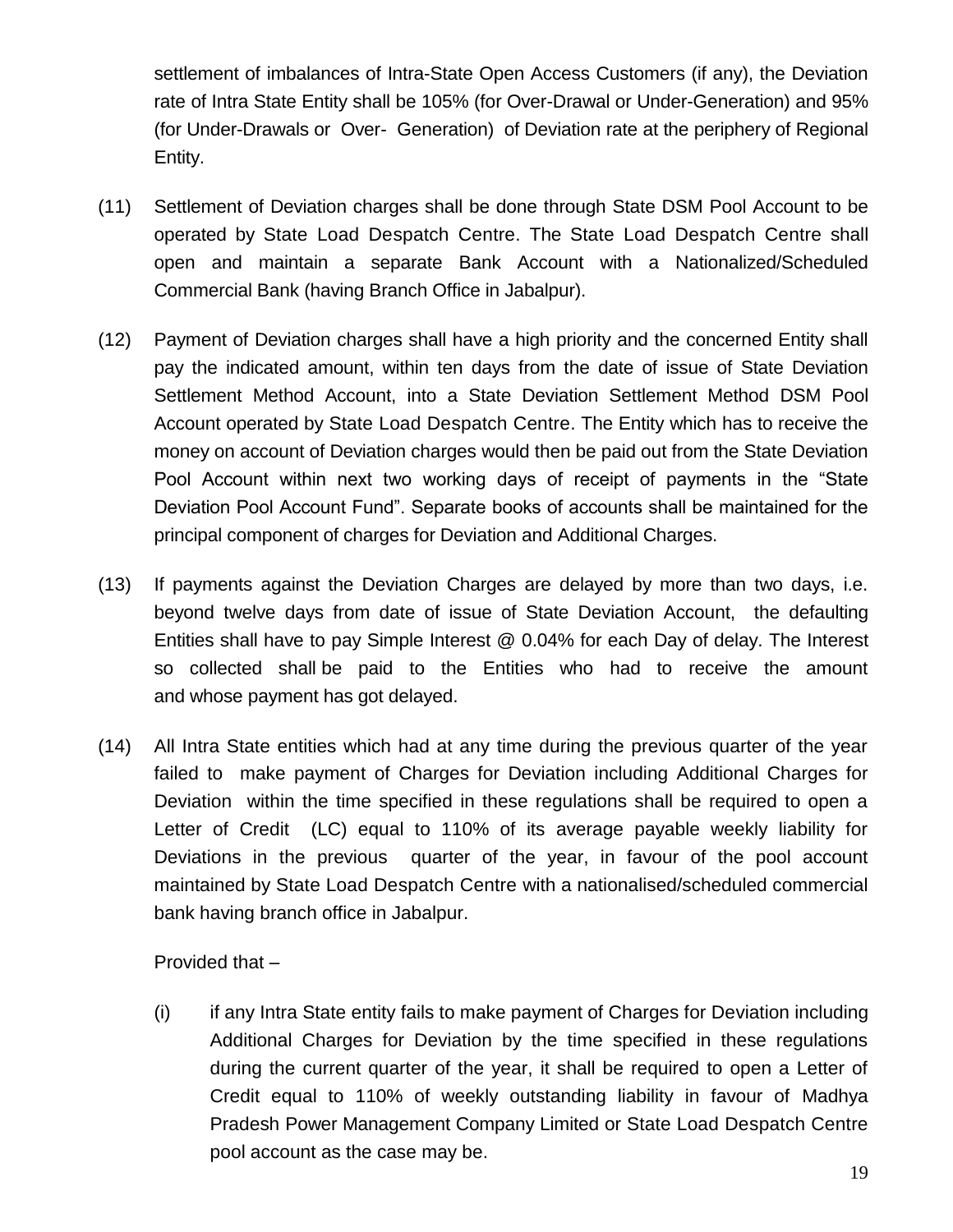(ii) Letter of Credit amount shall be increased to 110% of the payable weekly liability for Deviation in any week during the quarter, if it exceeds the previous Letter of Credit amount by more than 50%.

Illustration: If the average payable weekly liability for Deviation of a intra state entity during 2009-10 is Rs. 20 crore, the intra state entity shall open Letter of Credit for Rs. 22 crore in 2010-11. If the weekly payable liability during any week in 2010-11 is Rs. 35 crore which is more than 50% of the previous quarter of the year average payable weekly liability of Rs. 30 Crore, the concerned intra state entity shall increase the LC amount to Rs. 38.5 Crore (1.1\*35.0) by adding Rs. 16.5 Crore.

(iii) In case of failure to pay into the "State Deviation Pool Account Fund" within the specified time of 12 days from the date of issue of statement of charges for Deviations, the State Load Despatch Centre shall be entitled to encash the Letter of Credit of the concerned entity to the extent of the default and the concerned entity shall recoup the Letter of Credit amount within 3 days.

## **State Reactive Account (SRA)**

- (15) The State Load Despatch Centre shall prepare and issue discoms Weekly State Reactive Account (SRA) complying with the requirements of Indian Electricity Grid Code and Madhya Pradesh Electricity Regulatory Commission Grid Code within ten days from the last day of the Week or on later date after availability of state reactive charges amount in Western Regional Load Despatch Centre website. The State Load Despatch Centre shall revise the SRA as and when required from time to time. State Reactive Account shall broadly contain the following information:-
	- (a) Details of day-wise net Reactive Energy Injection/Drawal during low Voltage (<97%) and high Voltage (>103%) for each Discom;
	- (b) Summary of weekly total net Reactive Energy Injection/Drawal during low Voltage (<97%) and high Voltage (>103%) for each Discom;
	- (c) Summary of Reactive Charges payable/receivable by the Discom [Note: Rate of reactive energy shall be taken as per Indian Electricity Grid Code and subsequent amendment thereof] and
	- (d) Any other details which State Load Despatch Centre feels necessary to complete the State Reactive Account.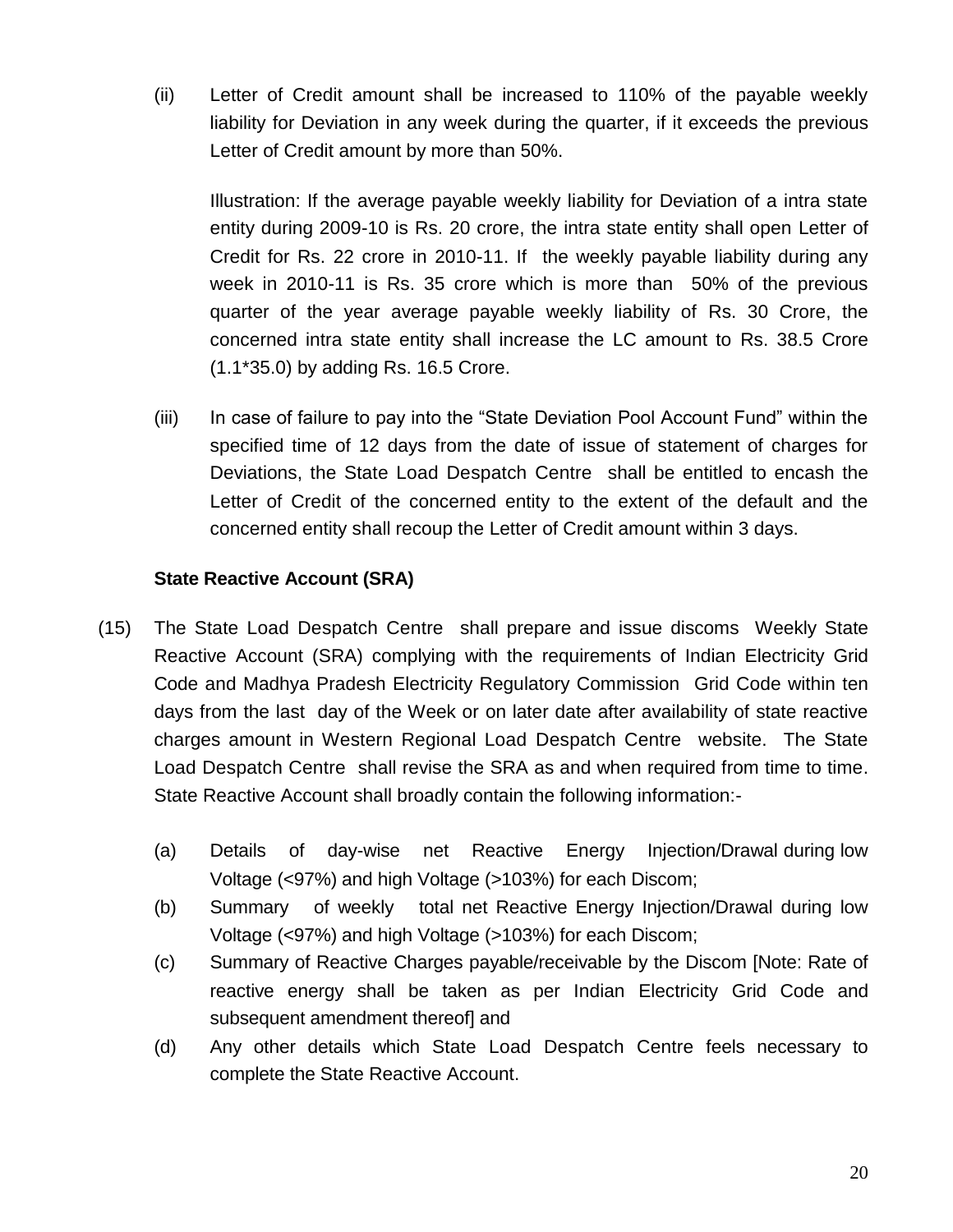- (16) Following rules shall apply for Reactive Energy transactions in the State:
	- (a) Amount payable (+) by Discom for Drawal when V<97%;
	- (b) Amount receivable (-) by Discom for Injection when V<97%;
	- (c) Amount payable (+) by Discom for Injection when V>103%;
	- (d) Amount receivable (-) by Discom for Drawal when V>103%.
- (17) Notwithstanding the above, State Load Despatch Centre may direct a Discom to curtail its Reactive Drawal/ Injection in case the security of Grid or safety of any equipment is endangered. All State Area Generating Station / Independent Power Producers /Open Access Generators (OAGs) shall generate / absorb Reactive power as per instructions of State Load Despatch Centre, within capability limits of the respective Generating Units that are without sacrificing on the active generation required at that time. No payments shall be made to the State Area Generating Station / Independent Power Producers / Open Access Generators (OAGs) for such Value Added Ratio generation/absorption. Also, State Area Generating Station / Independent Power Producers /Open Access Generators (OAGs) will not be required to make any payment for such Value Added Ratio generation/ absorption.
- (18) The Reactive Energy Settlement shall be carried out as per following procedure:

## **Nomenclature:**

- RRC: Total of Regional Reactive Charges and Inter State Bilateral Reactive Charges payable (+) / receivable (-) by MP.
- SRCP: Total State Reactive Charges payable (+) by Discoms.
- SRCR: Total State Reactive Charges receivable (-) by Discoms.
- RRA: Reactive Reserve Amount available in State Reactive Account (i.e. surplus balance amount after settlement of all earlier Reactive transactions)
- (a) Case-I: If Regional Reactive Charges is payable (+) by Madhya Pradesh and (Regional Reactive Charges + State Reactive Charge Receivable) < State Reactive Charge Payable: Balance amount shall be kept as reserve (Reactive Reserve Amount) after paying out Regional Reactive Charges and State Reactive Charges Receivable;
- (b) Case-II: If Regional Reactive Charges is payable (+) by MP and (Regional Reactive Charges + State Reactive Charges Receivable) > State Reactive Charge Payable: Surplus amount, if any, available in reserve (RRA) shall be withdrawn to match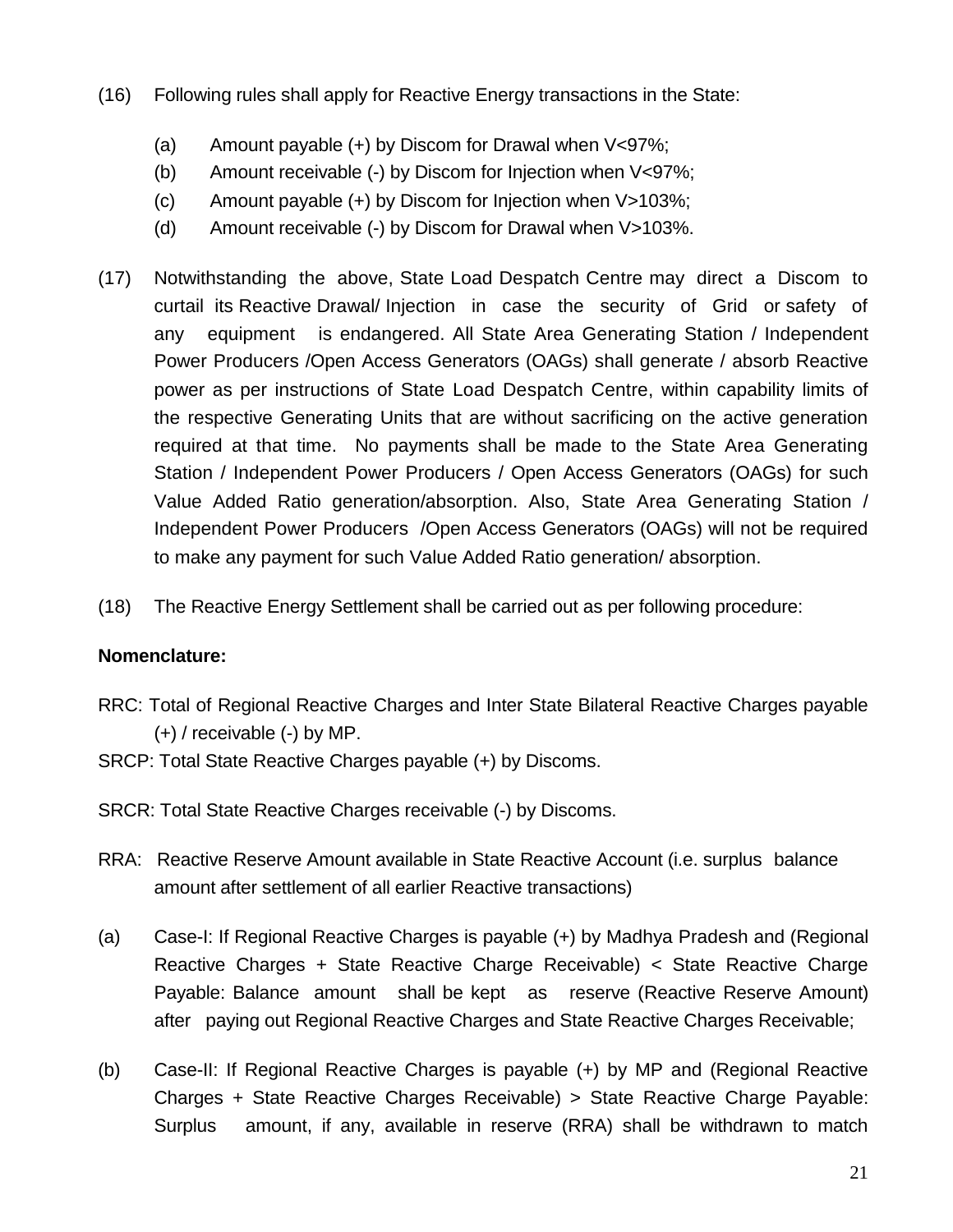(Regional Reactive Charge + State Reactive Charge Receivable) and State Reactive Charge Payable. If there is no reserve or if it is inadequate to meet the gap, State Reactive Charge Receivable and State Reactive charge Payable shall be reduced appropriately to match the total payables and total receivables;

- (c) Case-III: If Regional Reactive Charge is receivable (-) by MP and (Regional Reactive Charge + State Reactive Charge Payable) > State Reactive Charge Receivable: Balance amount shall be kept as reserve (RRA) after paying out SRCR;
- (d) Case-IV: If Regional Reactive Charges is receivable (-) by MP and (Regional Reactive Charges + State Reactive Charge Payable ) < State Reactive Charge Receivable: Surplus amount, if any, available in reserve (RRA) shall be withdrawn to match (Regional Reactive Charges + State Reactive Charge Payable) and State Reactive Charge Receivable. If there is no reserve or if it is inadequate to meet the gap, State Reactive Charge Receivable and State Reactive Charge Payable shall be reduced appropriately to match the total payables and total receivables;
- (e) Case-V: If State Reactive Charges are receivable by Discoms and no Regional Reactive Charges (RRC) are receivable and reserve (RRA) has no balance available then no Reactive Charges shall be payable to the Discoms.
- (19) Payment of Reactive Charges shall have a high priority and the concerned Entity shall pay the indicated amounts, within ten days of State Reactive Account Statement issue, into a State Reactive Account operated by the Madhya Pradesh Power Management Company Limited. The Entity which has to receive the money on account of Reactive Charges would then be paid out from the State Reactive Account within next two working days.
- (20) If payments against the Reactive Charges are delayed by more than two days, i.e. beyond twelve days from State Reactive Account Statement issue, the defaulting Entities shall have to pay Simple Interest @ 0.04% for each Day of delay. The Interest so collected shall be paid to the Entities which had to receive the amount, payment of which got delayed.

#### **8. Procedure for Imbalance Settlement of Deviation charges**

Appendix to this Code provides the illustration of Imbalance Settlement of Deviation charges for Intra State entities.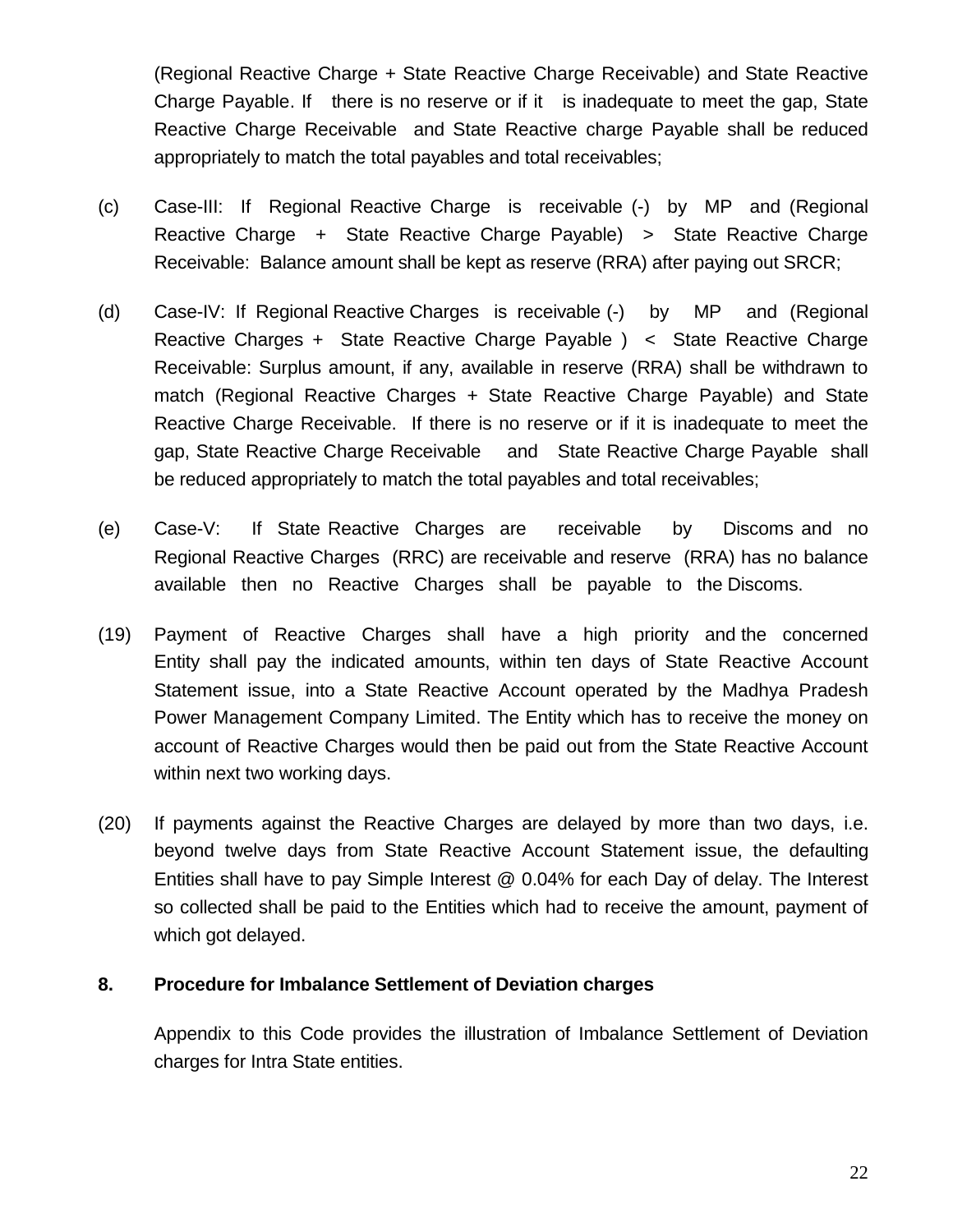## 9. **Data Archiving Requirements**

(1) All Entities shall properly preserve respective record of documents /information/Data for the period as specified in following table. The records shall be easily retrievable at any time for the purpose of Audit by the Madhya Pradesh Electricity Regulatory Commission or any other independent Audit Agency appointed by the Madhya Pradesh Electricity Regulatory Commission.

| S. no.         | Documents / information / data                                                                                                                                                                                                           | Mode and period of                              | Responsibility                                                                                       |
|----------------|------------------------------------------------------------------------------------------------------------------------------------------------------------------------------------------------------------------------------------------|-------------------------------------------------|------------------------------------------------------------------------------------------------------|
| $\mathbf{1}$   | Short term Open Access and<br>associated<br>contracts<br>$\prime$<br>Intra-State<br>agreements<br>by<br><b>Entities</b>                                                                                                                  | Electronic -2 Years<br>Paper - 12 months        | <b>State Load</b><br>Despatch<br>Centre                                                              |
| 2              | Declared Capacity of all State<br>Generating<br><b>Station</b><br>Area<br>$\prime$<br>Independent Power Producers /<br>Renewable Energy Generators<br>And Entitlements in all<br>Inter<br>State Generating Station<br>(all<br>revisions) | <b>Electronic -2 Years</b><br>Paper - 12 months | <b>State Load</b><br>Despatch<br>Centre,<br>Generator<br><b>Control Centre</b>                       |
| 3              | and<br>Entitlement<br>Demand,<br>Requisition of each Discom (all<br>revisions)                                                                                                                                                           | Electronic -2 Years<br>Paper - 12 months        | <b>State Load</b><br>Despatch<br>Centre, Delivery<br><b>Control Centre</b>                           |
| $\overline{4}$ | Short-term<br>Open<br><b>Access</b><br>transactions:<br><b>Bilateral</b><br>transactions (direct and through<br>Collective<br>Traders)<br>and<br>transactions<br>through<br>Power<br>Exchanges                                           | Electronic -2 Years<br>Paper - 12 months        | <b>State Load</b><br>Despatch<br>Centre, Delivery<br><b>Control Centre</b>                           |
| 5              | <b>Schedules of Inter State</b><br>Generating Station, Seller and<br>Buyer (all revisions)                                                                                                                                               | Electronic -2 Years<br>Paper - 12 months        | <b>State Load</b><br>Despatch<br>Centre, Delivery<br>Control Centre,<br>Generator<br>Control Centre. |
| 6              | ABT meter data from Interfaces<br>with Seller, & Buyer in 15-minute<br><b>Time Block</b>                                                                                                                                                 | Electronic -2 Years                             | <b>State Load</b><br>Despatch<br>Centre                                                              |
| 7              | Details of State Load Despatch<br>Centre instructions to Intra-State<br><b>Entities</b>                                                                                                                                                  | Electronic -2 Years                             | <b>State Load</b><br>Despatch<br>Centre                                                              |
| 8              | Details of requests from Intra-<br><b>State Entities to State Load</b><br><b>Despatch Centre</b>                                                                                                                                         | Electronic -2 Years<br>Paper - 12 months        | <b>State Load</b><br>Despatch<br>Centre                                                              |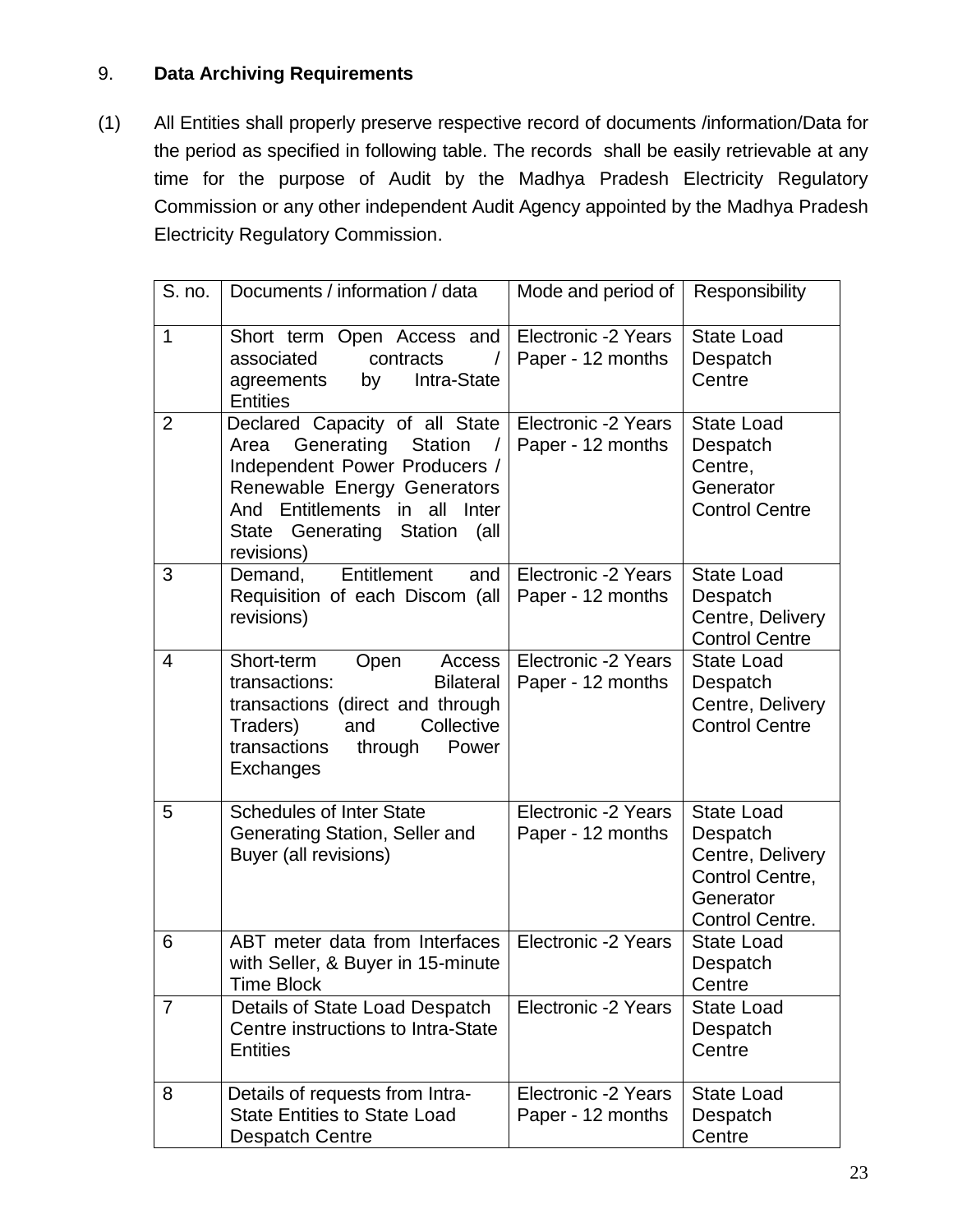| Any other information deemed       | Electronic -2 Years | State Load             |
|------------------------------------|---------------------|------------------------|
| necessary for Operational,         | Paper - 12 months   | Despatch               |
| <b>Commercial Delivery Control</b> |                     | Centre, Delivery       |
| Centre or Market Audit purpose     |                     | Control Centre,        |
|                                    |                     | Generator              |
|                                    |                     | <b>Control Centre.</b> |

#### **10. Standing Committee for Market Audit**

- (1) The Commission may appoint a Standing Committee (SC) for independent review and audit of market transactions and behavior of Intra-State Entities to which Balancing and Settlement Code is applied. The Committee shall comprise of following members:
	- (a) A Representative from State Load Despatch Centre (not below the rank of Chief Engineer)- chairperson of the Standing Committee;
	- (b) A Representative from State Transmission Unit (not below the rank of Chief Engineer);
	- (c) A representative from Madhya Pradesh Power Management Company Limited (not below the rank of Chief Engineer or equivalent post);
	- (d) A representative from Madhya Pradesh Power Generating Company Limited L (not below the rank of Chief Engineer or equivalent post);
	- (e) A representative from three discoms (on rotation for one year and not below the rank of Chief Engineer or equivalent post);
	- (f) A representative from National Hydro Development Corporation, Independent Power Producers (having installed capacity 250 Mega Watt. & above) and Renewable Energy Generators (having installed capacity of 50 Mega Watt & above at single location) on rotation for one year; and
	- (g) A Certified Energy Auditor from State Load Despatch Centre /Discom/ Madhya Pradesh Power Generating Company Limited / Madhya Pradesh Power Management Company Limited / State Transmission Unit as nominated by the Standing Committee, to assist the Committee for preparation of energy audit report.
- (2) The Audit may be conducted twice a Year and the Committee shall submit the Audit Report to the Commission within sixty days of the initiation of the Audit.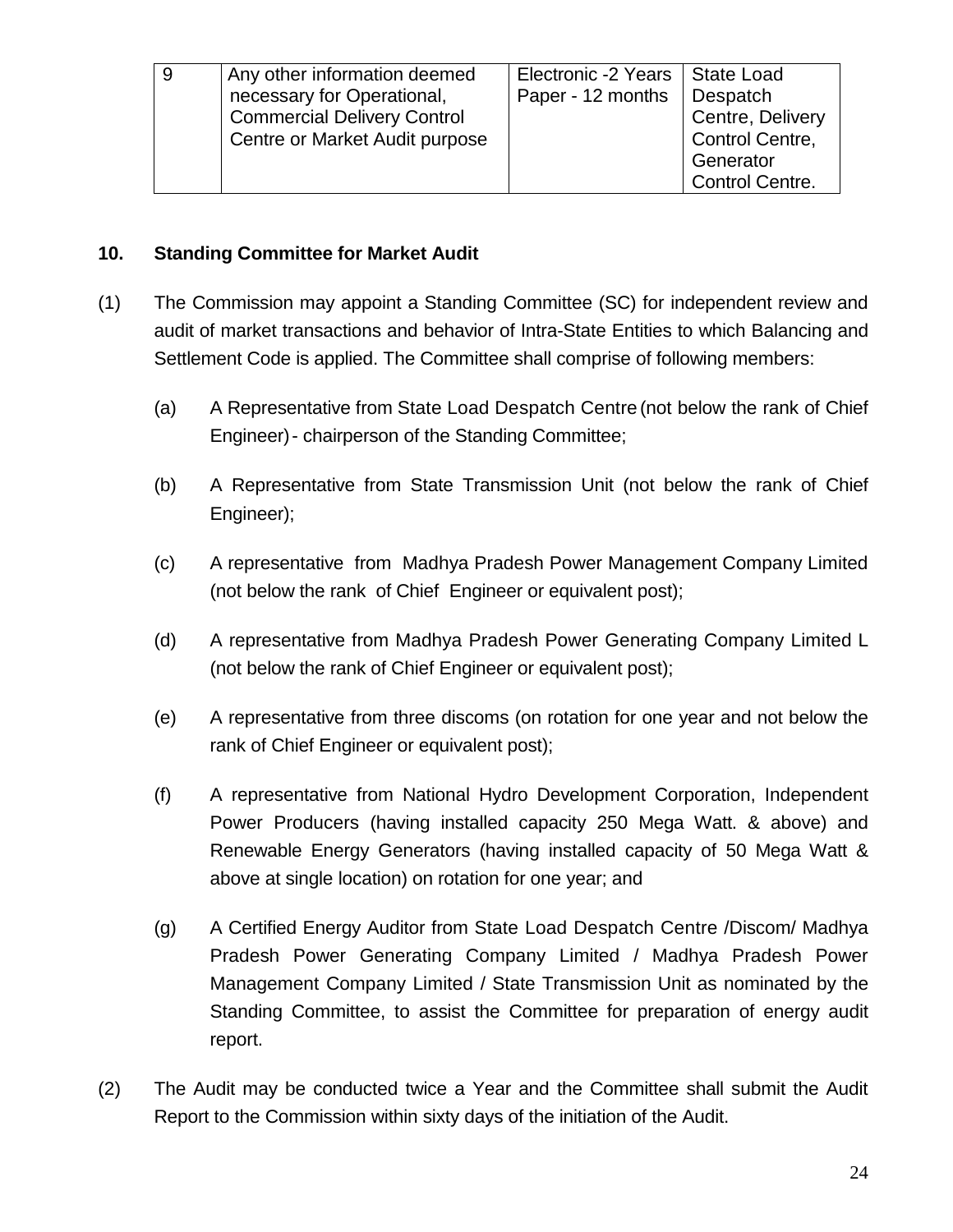(3) The Committee shall recommend modifications and suggestions(if any) to the Commission. The Commission may accordingly amend and notify, if required, the concerned Section or Order or Procedure.

## **11. Applicability of Code :-**

(1) This Code shall apply only to State Area Generating Station, Independent Power Producers, Renewable Energy Generating, Discoms and Inter/ Intra State Open Access Entities from the date of coming into force and shall apply to such other Generators/ Entities from such date, as may be specified by the Commission separately by way of notification.

## **12. Powers to remove difficulties**

- (1) If any difficulty arises in giving effect to any of the provisions of this Code, the Commission may, by general or special order, direct State Load Despatch Centre, State Transmission Unit and/or any of the Intra-State Entities to take suitable action, not being inconsistent with the provisions of the Act, which appears to the Commission to be necessary or expedient for the purpose of removing the difficulties.
- (2) State Load Despatch Centre, State Transmission Unit and/or any of the Intra-State Entities may also make an application to the Commission and seek suitable orders to remove any difficulties that may arise in implementation of this Code.
- **13. Power to amend :-** The Commission may from time to time add, vary, alter, modify or amend any provisions of this Code after following the necessary procedure.

## **14. Savings**

- (1) The Code namely "Madhya Pradesh Electricity Balancing and Settlement Code, 2009 (G- 34 of 2009) notified on  $23<sup>rd</sup>$  October, 2009 and read with all amendments thereto as applicable to the subject matter of this Code is hereby superseded.
- (2) Nothing in this Code shall be deemed to limit or otherwise affect the inherent power of the Commission to make such orders as may be necessary to meet the ends of justice or to prevent abuses of the process of the Commission.
- (3) Nothing in this Code shall bar the Commission from adopting, in conformity with the provisions of the Act, a procedure, which is at variance with any of the provisions of this Code, if the Commission, in view of the special circumstances of a matter or class of matters and for reasons to be recorded in writing, deems it necessary or expedient for dealing with such a matter or class of matters.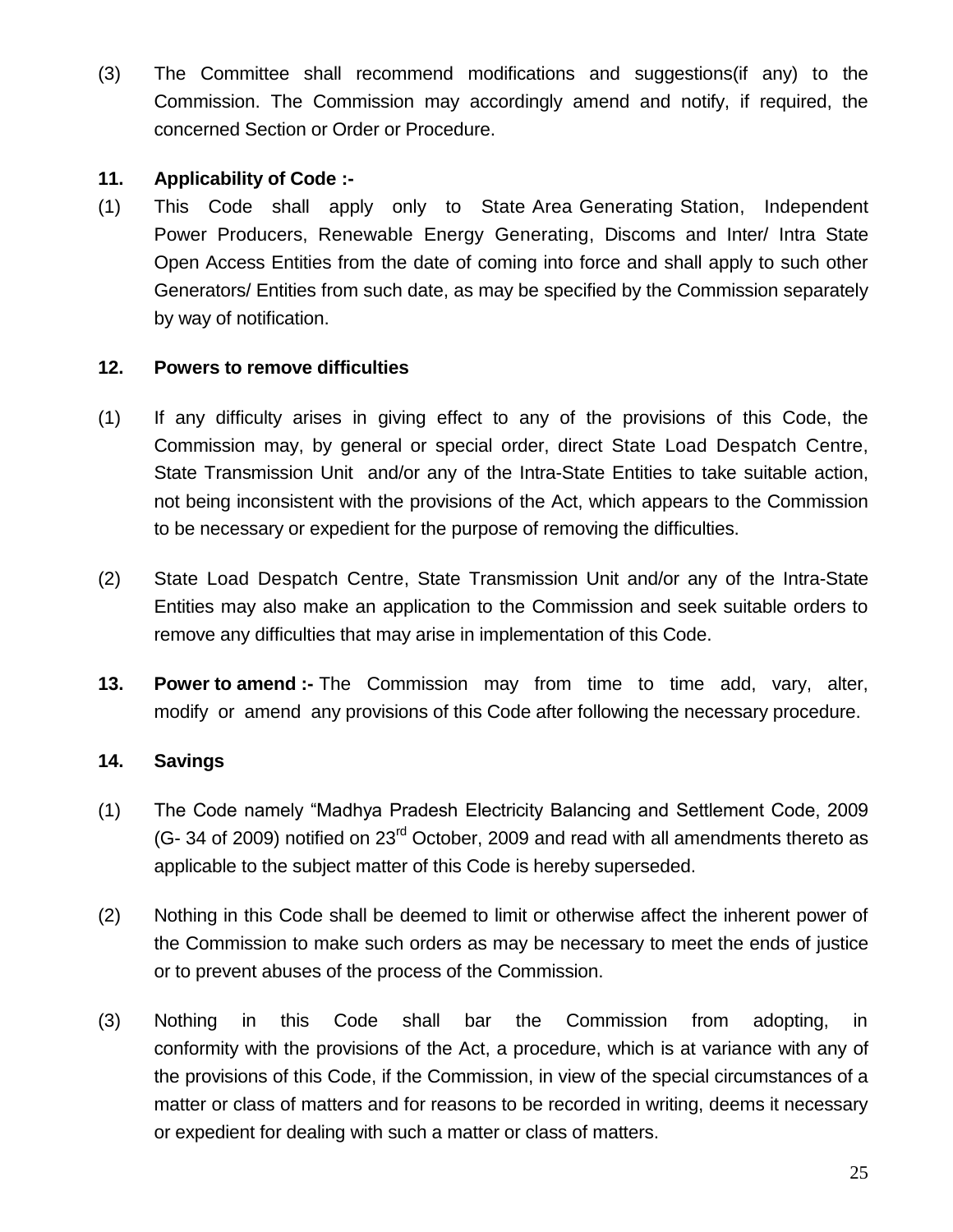(4) Nothing in this Code shall, expressly or impliedly, bar the Commission dealing with any matter or exercising any power under the Act for which no Regulations or Code have been framed, and the Commission may deal with such matters, powers and functions in a manner it thinks fit.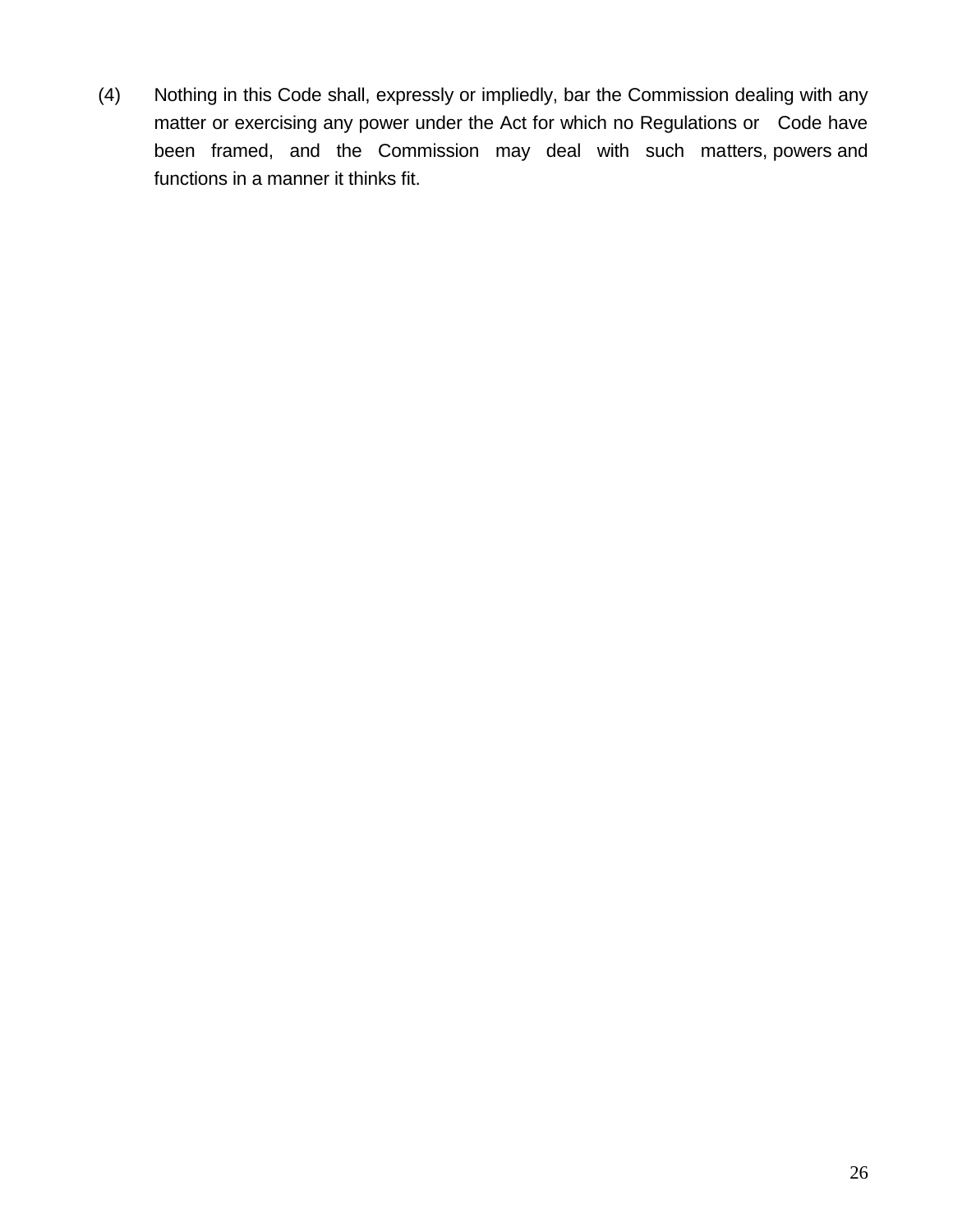#### **APPENDIX**

### **PROCEDURE FOR IMBALANCE SETTLEMENT OF DEVIATION CHARGES OF INTRA STATE ENTITIES**

 The pool balancing of Deviation Settlement Account shall be done in two steps; in the first step pool balancing is done of all Intra State entities (under long term) excluding Open Access Consumers and in the second step including Open Access Consumers. The objective of including the Open Access Consumers in the second stage is that adjustment amount of Open Access Consumers is nominal even if there is large amount of Regional Deviation amount payable / receivable by MP

#### **Step -I**

Blockwise Deviation charges amount payable / receivable by each participant of the State Pool is calculated at the end of the week / month. The day wise Regional Deviation Settlement amount payable / receivable by Madhya Pradesh is obtained from the Regional Deviation Settlement Method Account prepared by Western Region Power Committee.

| week / month)                         |       |                                          |       |  |  |
|---------------------------------------|-------|------------------------------------------|-------|--|--|
| <b>Amount Payable by Participants</b> |       | <b>Amount Receivable by Participants</b> |       |  |  |
| Participants                          | Rs.   | Participants                             | Rs.   |  |  |
| D <sub>2</sub>                        | 3000  | D <sub>1</sub>                           | 4500  |  |  |
| D <sub>3</sub>                        | 2000  | SSGS3                                    | 3500  |  |  |
| SSGS1                                 | 3500  | <b>Regional DSM</b><br>Amount            | 3000  |  |  |
| SSGS2                                 | 1500  |                                          |       |  |  |
| <b>Total Payables</b>                 | 10000 | <b>Total Receivables</b>                 | 11000 |  |  |

#### **State Deviation Settlement Method Pool Account ( for a given day in a week / month)**

Where,

D1,D2,D3 are Discoms

State Region Generating Station 1, State Region Generating Station 2,

State Region Generating Station 3 are State Sector Generating Stations.

Regional DSM Amount is the Deviation amount payable / receivable by Madhya Pradesh.

The amount payable and receivable to / from State Deviation Pool does not match for a given day. In order to match them, the average of the "Total Payables" and "Total Receivables" is taken as a base and payable / receivables are matched to average.

| <b>Particular</b>                                                       | <b>Total Amount</b><br><b>Payable</b> | <b>Total Amount</b><br><b>Receivables</b> |
|-------------------------------------------------------------------------|---------------------------------------|-------------------------------------------|
| <b>Sum Total</b>                                                        | 10000                                 | 11000                                     |
| Average of the 'Total Amount Payable' and<br>"Total Amount Receivables' | 10500                                 |                                           |
| Adjustment Ratio# $AR_{P1}$ (=Average / Total<br>Amount Payable)        | 1.05                                  |                                           |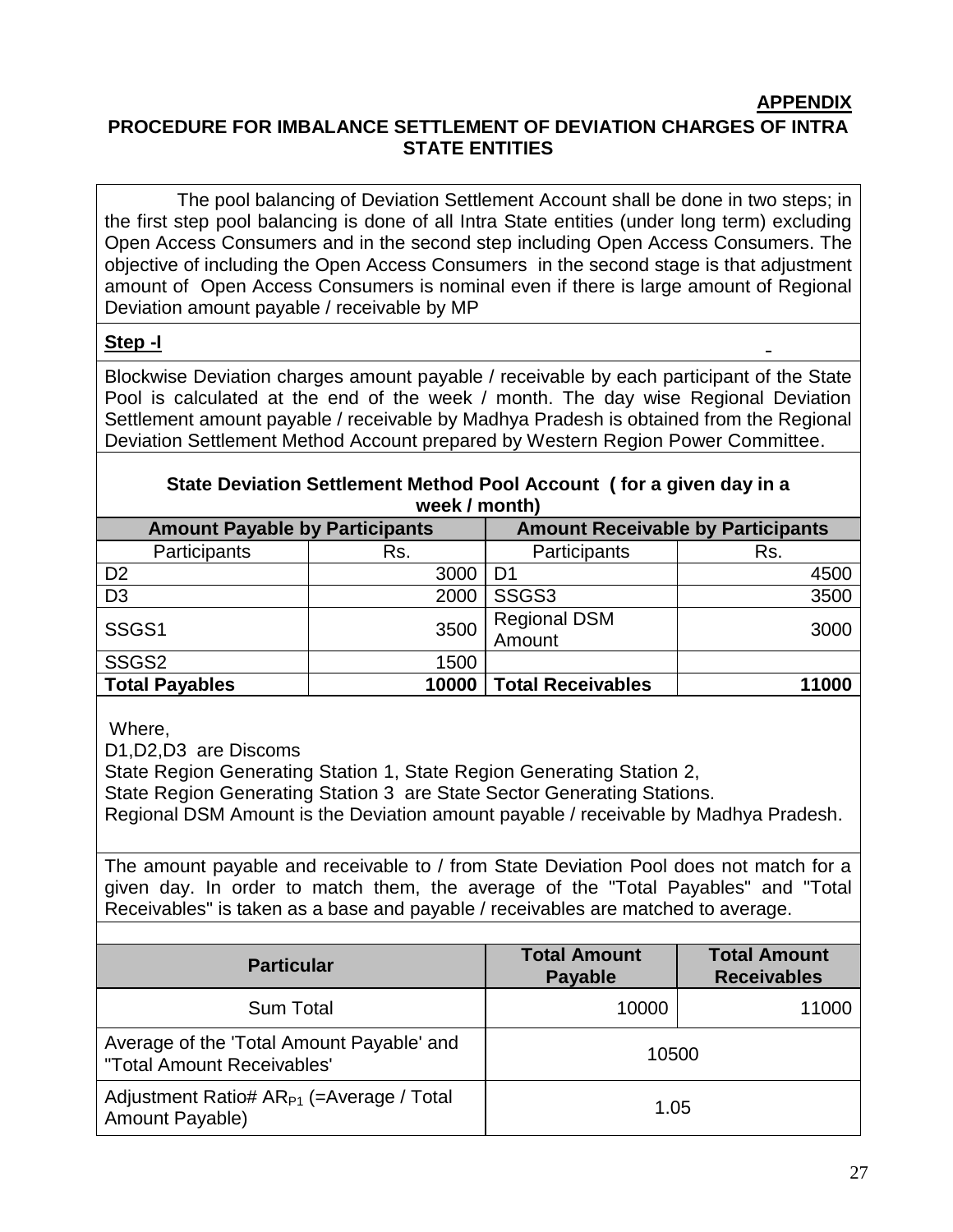## **First Stage Adjustment**

| <b>Amount Payable by Participants - First Adjustment</b> |                         |                                      |                         |  |
|----------------------------------------------------------|-------------------------|--------------------------------------|-------------------------|--|
| <b>Participants</b>                                      | <b>Original Payable</b> | <b>Adjustment Ratio</b><br>$AR_{P1}$ | <b>Adjusted Payable</b> |  |
| D <sub>2</sub>                                           | 3000                    | 1.05                                 | 3150                    |  |
| D <sub>3</sub>                                           | 2000                    | 1.05                                 | 2100                    |  |
| <b>State Region</b><br><b>Generating Station 1</b>       | 3500                    | 1.05                                 | 3675                    |  |
| <b>State Region</b><br><b>Generating Station 2</b>       | 1500                    | 1.05                                 | 1575                    |  |
| <b>Total Payables</b>                                    | 10000                   |                                      | 10500                   |  |

| <b>Amount Receivable by the Participants - First Adjustment</b> |                         |                                             |                         |  |
|-----------------------------------------------------------------|-------------------------|---------------------------------------------|-------------------------|--|
| <b>Participants</b>                                             | <b>Original Payable</b> | <b>Adjustment Ratio</b><br>AR <sub>R1</sub> | <b>Adjusted Payable</b> |  |
| D <sub>1</sub>                                                  | 4500                    | 0.954545                                    | 4295                    |  |
| <b>State Region</b><br><b>Generating Station 3</b>              | 3500                    | 0.954545                                    | 3341                    |  |
| <b>Regional Deviation</b><br>Settlement Method<br>Amount        | 3000                    | 0.954545                                    | 2864                    |  |
| <b>Total Receivables</b>                                        | 11000                   |                                             | 10500                   |  |

Since regional Deviation Settlement Method amount must be paid without any adjustments, difference "actual regional Deviation Settlement Method amount" and adjusted Deviation Settlement Method amount" shall be recovered from remaining participant in proportion to their original amounts

Difference between adjusted regional Deviation Settlement Method amount and

 $=2864-3000=136$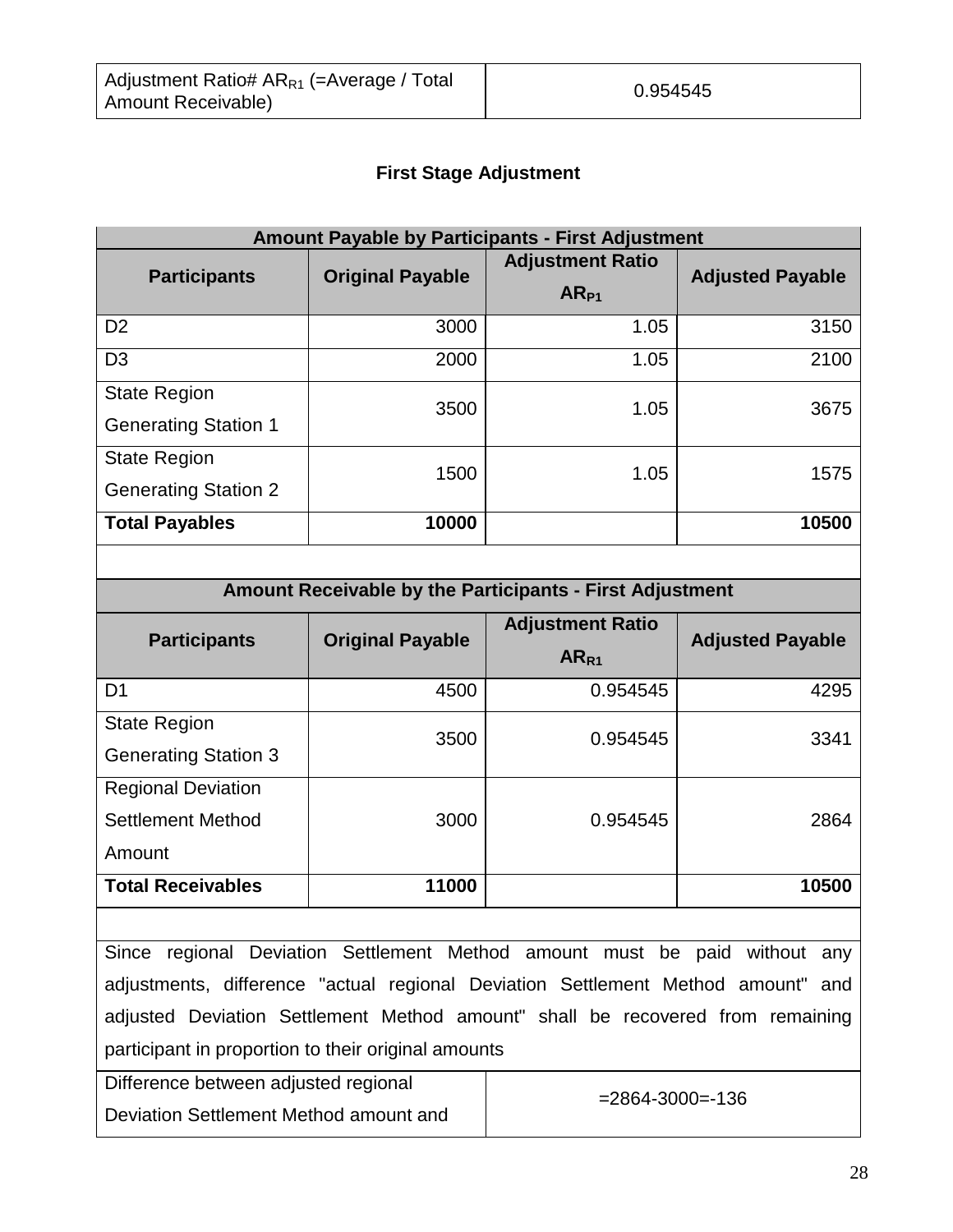| <b>Actual Regional Deviation Settlement</b>        |                                |                                                                       |                        |
|----------------------------------------------------|--------------------------------|-----------------------------------------------------------------------|------------------------|
| Method amount                                      |                                |                                                                       |                        |
| Original Total receivables excluding Actual        |                                |                                                                       |                        |
| <b>Regional Deviation Settlement Method</b>        |                                | $= 11000 - 3000 = 8000$                                               |                        |
| amount                                             |                                |                                                                       |                        |
| Adjustment Ratio $AR_{R2}$ for receivables         |                                | $= -136/8000 = -0.017046$                                             |                        |
|                                                    |                                |                                                                       |                        |
|                                                    | <b>Second Stage Adjustment</b> |                                                                       |                        |
|                                                    |                                |                                                                       |                        |
|                                                    | Original                       | <b>Adjustment Ratio</b>                                               | <b>Adjusted</b>        |
| <b>Participants</b>                                | <b>Receivables</b>             | AR <sub>R1</sub>                                                      | <b>Receivables</b>     |
| D <sub>1</sub>                                     | 4500                           | $-0.017046$                                                           | $-77$                  |
| <b>State Region</b>                                |                                |                                                                       |                        |
| <b>Generating Station 3</b>                        | 3500                           | $-0.017046$                                                           | $-60$                  |
| <b>Total Receivables</b>                           | 8000                           |                                                                       | $-136$                 |
|                                                    |                                |                                                                       |                        |
|                                                    |                                |                                                                       |                        |
|                                                    |                                |                                                                       |                        |
|                                                    |                                | Amount Receivable by Participants (for a given day in a week) - Final |                        |
|                                                    | <b>Amount after first</b>      | <b>Second adjustment</b>                                              | <b>Total (Final)</b>   |
| <b>Participants</b>                                | <b>Adjustment</b>              | <b>Amount</b>                                                         | <b>Adjusted Amount</b> |
| D <sub>1</sub>                                     | 4295                           | $-77$                                                                 | 4219                   |
| <b>State Region</b><br><b>Generating Station 3</b> | 3341                           | $-60$                                                                 | 3281                   |
| <b>Regional Deviation</b>                          |                                |                                                                       |                        |
| <b>Settlement Method</b>                           | 3000                           | $\Omega$                                                              | 3000                   |
| Amount<br><b>Total Receivables</b>                 | 10636                          | $-136$                                                                | 10500                  |
|                                                    |                                |                                                                       |                        |